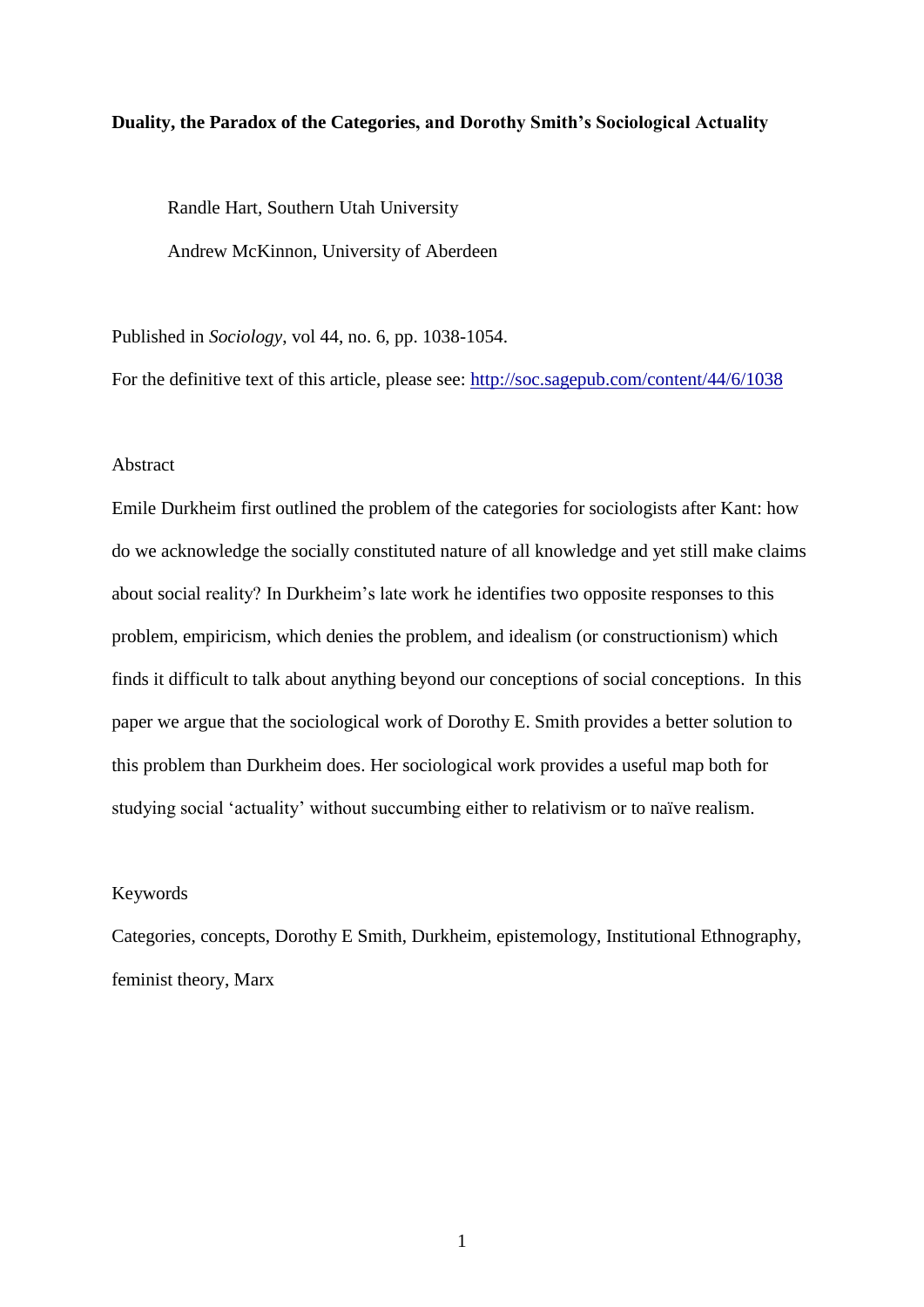Sometime in the late nineteen-eighties, social theoretical debate on epistemology and social ontology ceased to guide the practices of much sociological research<sup>1</sup>. As Reed and Alexander (2009) write, 'There was…a deep change of mood, a shift in the structure of feeling of sociologists, a vague yet powerful sense that the time for crisis and renewal had passed, that the hopes and dreams of theory belonged to a different time' (p.24). The result has been the development of sociological practices marked by empirical pursuits that do not often include epistemological justification. We have shifted from a discipline in which healthy debates about how we know the world – and what assumptions we can make about how the world exists – were part of the background for empirical research, to a reality wherein such questions are no longer interesting to a great many sociologists.

When a large number of sociologists are uninterested in pondering the philosophical foundations of their practices, they are essentially acting on faith that their disciplinary heroes got it right and that they, as empirical sociologists, have no need or inclination to reflect on the epistemological foundations of their researches. In turn, our sociologies become divided between epistemology and empirical investigation. When sociologists are willing to disavow epistemological theory altogether in favour of faith in any one tradition of knowing, we risk a crisis of relevancy in so far as the justification for our truth claims become traditional knowledge (see Lynd 1939; on the general crisis of relevancy in sociology see Savage and Burrows 2007). When we cease considering important epistemological problems (and stop training new sociologists to enter into epistemological debates), we risk being unable to articulate our philosophies of knowing while also being unable (and unwilling) to understand and consider the philosophies of our sociological sisters and brothers.

Although there have been perennial epistemological debates throughout sociology's history (e.g., Lynd, Popper, Adorno, Mills, Gouldner, Abbot, etc ), an unresolved paradox of knowing was outlined long ago by one of our discipline's founders. Emile Durkheim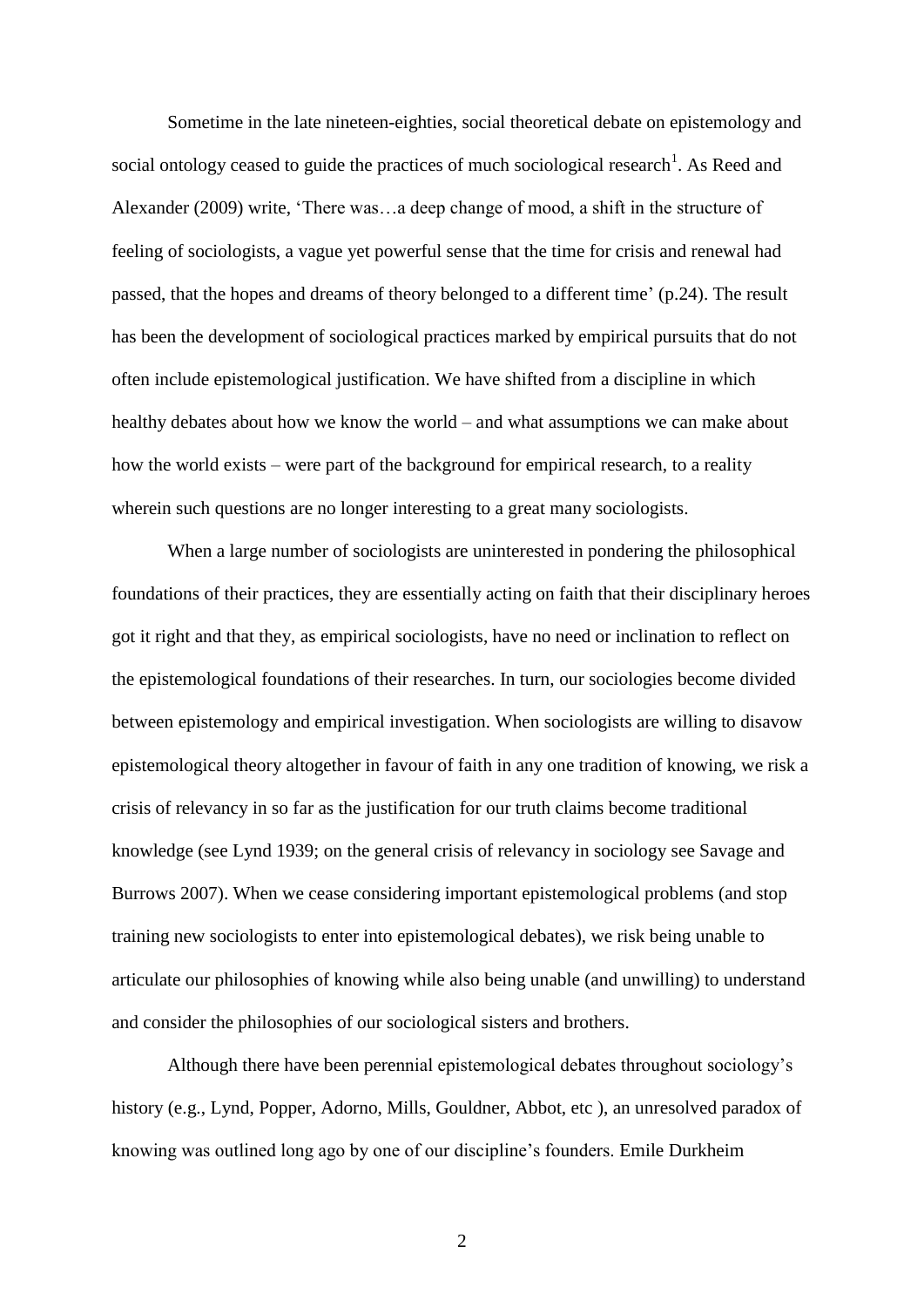provides the classic statement on the two major epistemological poles, empiricism and social constructionism, and their inadequacy for dealing with sociology's fundamental epistemological problem. If humans understand the world through socially constructed concepts, are our sociological concepts just secondary social constructs for understanding the primary social constructions as they are used by social actors? Or, can sociologists make any kind of claim for understanding social actuality? The two responses to this problem, as Durkheim describes it, are to deny the problem (empiricism), or to surrender to it (idealism/constructionism).

Durkheim has his own solution, arguing that these opposed epistemological responses reflect an ontological 'dualism of the human condition', a solution we find intriguing but unsatisfactory. Several theorists have proposed maps for a via media between the poles of empiricism and constructivism including, among others, Adorno (O'Connor 2004), Habermas (Bernstein 1983), and Marx (Sayer 1978, Bhaskar 1986) and the critical realist theorists (Archer 1995), each of which has its own strengths and weaknesses. In this paper we argue that Dorothy E. Smith's underappreciated epistemological position maps a traversable, though underexplored *via media* between the opposing dangers of empiricism and social constructionism.

Smith offers a classically-rooted epistemological position that links the visceral to the symbolic through ongoing and shared practices of 'doing knowing', one that deserves far more attention than it has received to date. Indeed, we take a Smithian approach to Durkheim's problem and argue that the *shared* act of referring to the world (referring in concert) links an objective historical-material reality and our shared descriptions of it. All knowing (whether lay or sociological) occurs in a historical-material context; and it is this context that is dialectically related to the phenomenological realities that arise from shared practices of trying to know (and communicate about) the empirical world. When we refer to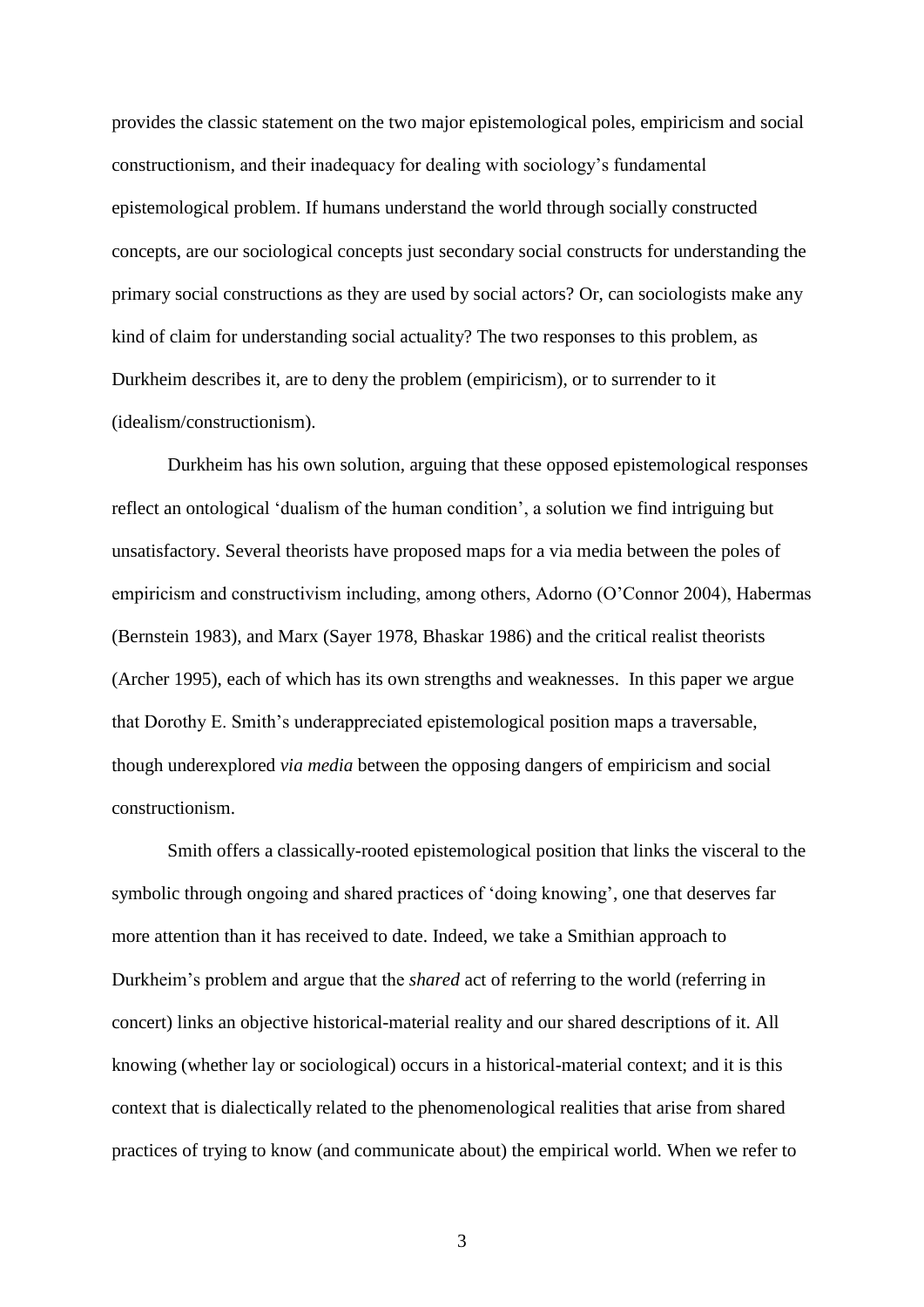the world in concert we coordinate practices of knowledge creation and align our consciousnesses and imaginations. In so far as our ways of knowing are useful or enlightening, we understand a world in common, even if only momentarily. In so doing, we create a tacit reality with shared practices, assumptions, meanings, and expectations. It is our capacity to 'do knowing,' together that provides the major reason why Durkheim's duality of the human condition is misguided, and it also provides a road out of the paradox Durkheim's theory was meant to solve.

Smith's argument has important implications for sociological research, but also for emancipatory politics (feminist, socialist, anti-racist, etc.). Her theoretical work provides a means of conceiving the discursive nature of social life (and the operations of power) without giving up the right to talk about the truth. Smith's differences with 'postmodern' feminist theorists such as Patricia Clough, Joan Scott and Judith Butler (cf. Clough 1993; Butler and Scott 1992; Smith 1993; 1999:96-130; 2005: 123-144) centre precisely on her (in our view, successful) attempt to recognize the discursive nature of sociological knowledge without relinquishing the right to speak of social actuality, or to to limit what may be experienced to that which can already be named discursively. To do so would preclude the possibility of sociological discovery, but also the political capacity to name new experiences and forms of oppression.

#### Durkheim's outline of the key epistemological problem for sociology and proposed Solution

In his 'Dualism of Human Nature and its Social Condition' Emile Durkheim defends his recently published book *The Elementary Forms of the Religious Life* (1912) against critics that he argues have misconstrued its argument. Durkheim contends that his critics have misunderstood that the central notion of the *Forms* is the duality of the human condition, and this has resulted in some unfair appraisals of his work. While one must dig pretty deep in the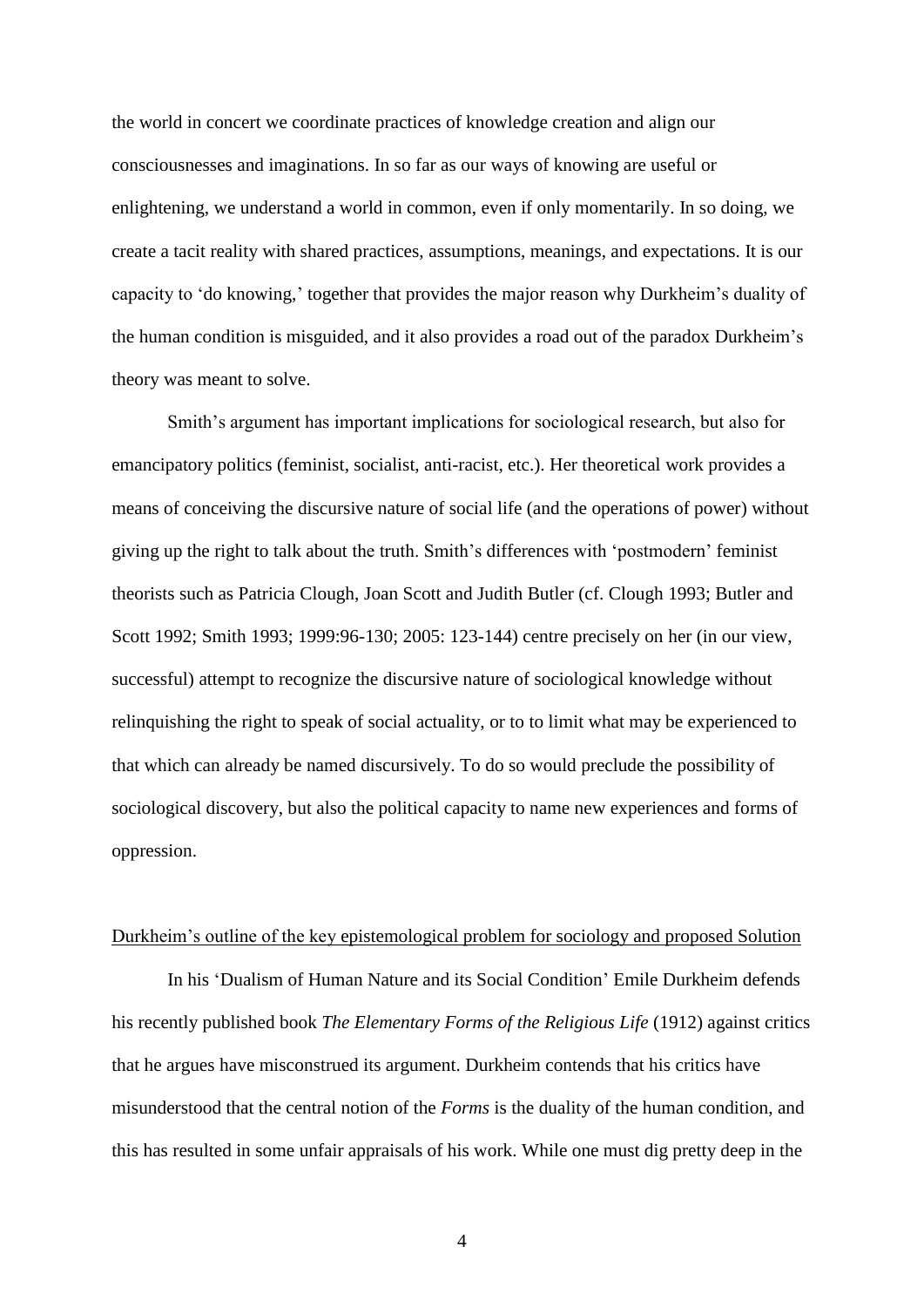*Elementary Forms* to find this 'principle on which [Durkheim claims his book] was based' (2005, p. 35), Durkheim's essay is important for the argument he makes about this dualist human condition and its bearing on the central conundrum of social-scientific epistemology.

The crux of problem Durkheim addresses is this: how do we recognise the social constitution of the categories of perception (something sociologists have been wont to do since Durkheim), without getting trapped by the categories, such that we're left stranded at vertiginous heights with nothing but concepts 'all the way down'. If our perceptions of reality are all socially constituted, how then do we make verifiably true claims about (social) 'reality'? On the one hand, extreme constructionists might argue that all we can do is study the concepts using yet more concepts. On the other hand, extreme empiricists tend to deny the problem altogether. Neither solution has seemed satisfactory to a great many sociologists. Durkheim's solution was to suggest that the problem represented a duality of human nature, and as such the problem was itself the key to unlocking the mysteries of the social.

In the 'Dualism' essay, Durkheim ponders an ontological problem that he suspects theologians and philosophers (as well as many reflective lay people) have long intuited: we are neither fully for ourselves nor fully for Society. The essential argument of Durkheim's essay is that the time honoured view of human beings as homo-duplex, appropriately interpreted, does have scientific merit. Durkheim claims that philosophers and theologians have sensed something quite true, although in distorted form, when they have argued that human beings are body-soul, or beast-angel. Not surprisingly, for Durkheim this dualism reflects the human condition as individual (beast, body, egoism) and society (angel, soul, altruism), two contending forces between which we are ever pulled. Neither position can triumph over the other, but are locked in an unending struggle: we can never belong entirely to ourselves, nor entirely to others. For Durkheim, these two sides have a number of different dimensions, including the material-spiritual, and egoistic-moral. In his discussion of the latter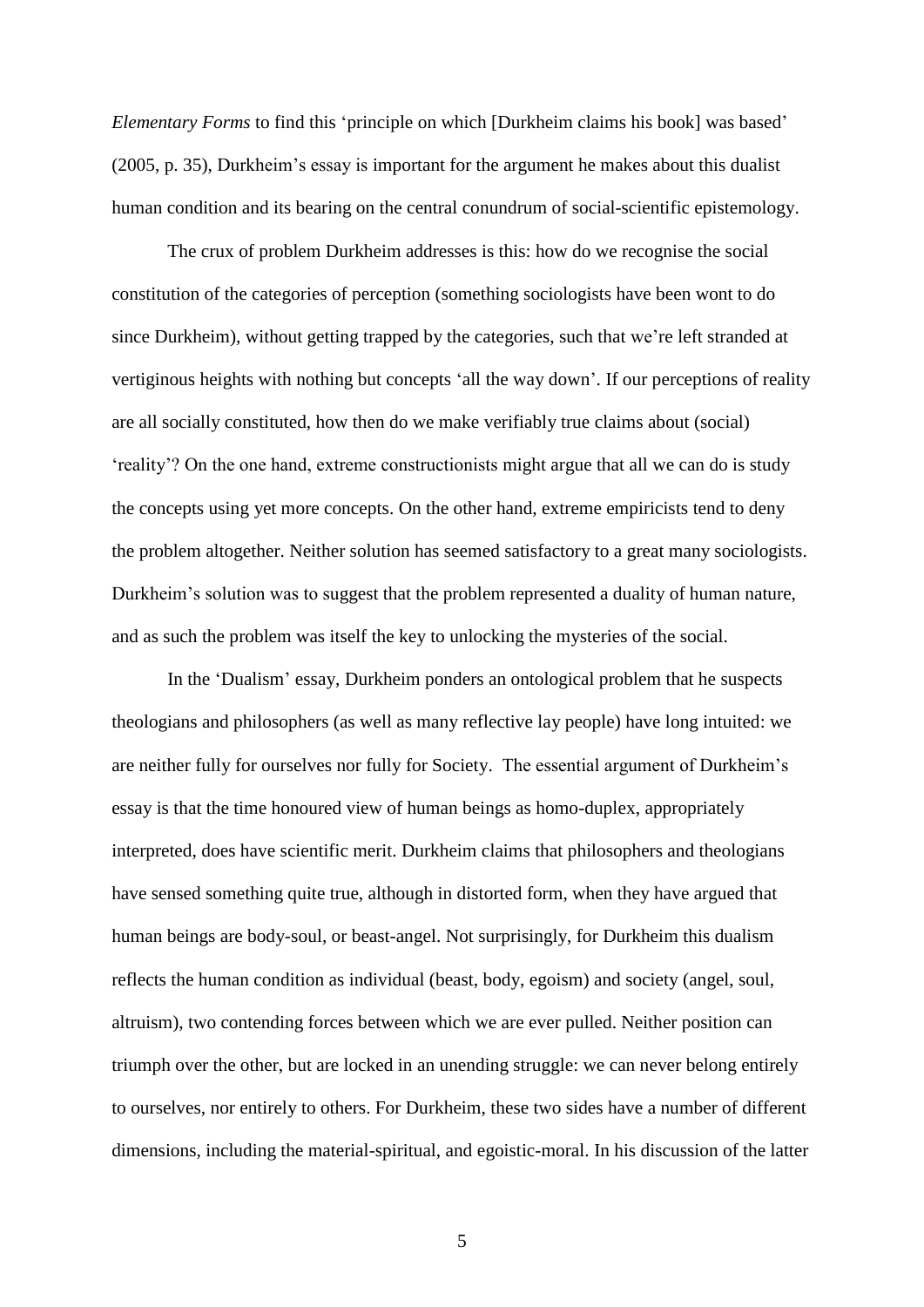(egoistic-moral) dualism, Durkheim highlights how Kantian his thinking on such matters has become: what is moral is that which is 'open to universalisation'.

We have two dimensions of consciousness which expresses this duality, Durkheim argues. One expresses our organism and its immediate experience. The other expresses our social nature; this originates beyond our visceral experience and attaches us to a collective experience. One state of consciousness is dominated by our body; the other is dominated by society through shared representations. For Durkheim, it is essentially through concepts (collective representations) that the social world forms our consciousness and does battle with our individuality (egoism; visceral experience). The social, however, is always at risk when it enters anyone's consciousness and its concepts are individualized – 'each of us puts our own imprint on them' (2004, p.43). Rites and ceremonies (social routines and habits) keep idiosyncratic imprints from diverging too far from collective representations. Society thereby *ensures* that each of us will not too often use concepts (once learned) just as we please.

For William James, a newborn's perceptions of the world are nothing but a 'bloomin' buzzin' confusion' (1983, p. 462) because they have not learned to organize their perceptions by means of concepts. In the *Elementary Forms,* Durkheim takes a strikingly similar position when he argues that:

Perceptible representations are in perpetual flux; they push each other like currents in a stream, and while they last they are constantly transformed. Each one is a function of the precise moment it takes place. We are never certain of finding a perception again as we first experienced it; for if the thing perceived has not changed, it is we who are no longer the same ([Conclusion III] 2001, p. 328).

Perceptions are individual, and ephemeral, experiences; the concept, on the other hand, is 'outside of time and becoming'. It is the anchor for our perception because it transcends the individual: 'To think conceptually is not simply to isolate and group together qualities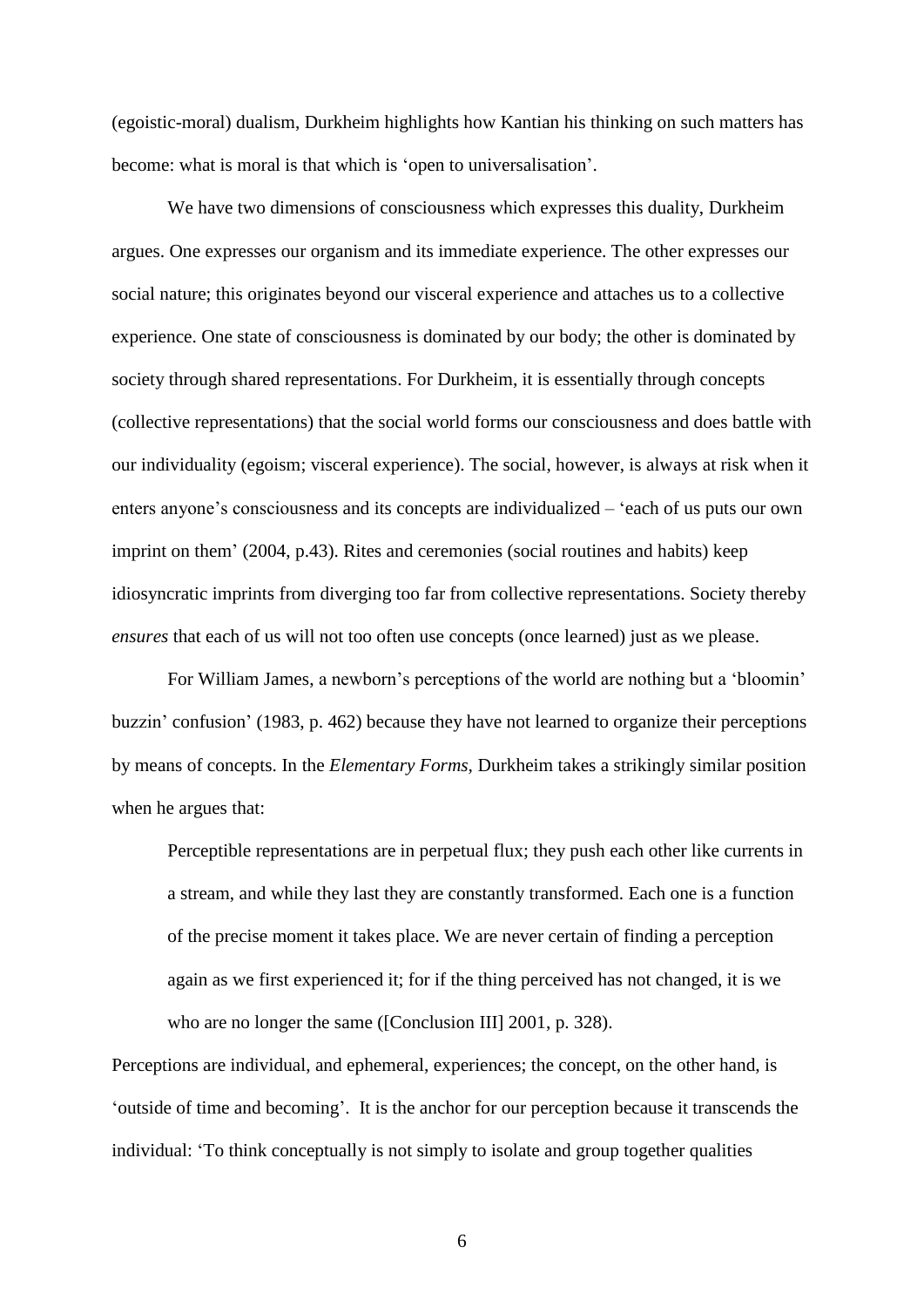common to a certain number of objects; it is to subsume the variable to the permanent, the individual to the social' (p. 334). That our concepts are social should be fairly self-evident, Durkheim argues, because concepts come from our shared language; language is a 'collective elaboration' that expresses the way society as a whole experiences the world, or as Durkheim puts it 'imagines the objects of experience' (p. 330).

If Durkheim held that all there was to the world was the way we 'imagine the objects of experience', and nothing beyond those imaginings, this would make him, in his terms, an 'idealist', though we would probably refer to this as a social constructionist position. But for Durkheim, sociology, like its object of study is a 'monster of contradictions', in Pascal's phrase (2005 p. 38). The objects of experience are not reducible simply to the representations we make of them, and this is the claim of the opposite pole: empiricism. Thus,

We do not understand except through concepts. But sensory reality is not cut out to enter spontaneously and by itself the framework of our concepts. It resists this and to make it pliant with it, we must force it to some extent, submit it to all sorts of laborious operations that alter it to make it assimilable by the mind, and we never manage to triumph completely over its resistance. Our concepts never succeed in mastering our sensations and translating them completely into intelligible terms. They take a conceptual form only if they lose that which is most concrete in them, that which gets them heard by our sensory being and moves it to action: they become something fixed and dead (Durkheim 2005, p. 38).

Durkheim's reason for rejecting empiricism should be clear: perceptions that are not framed by concepts are purely individual and fleeting. Without concepts, we cannot be sure that we see the same thing as our fellows, and even if we could be sure of this, we should not be able to communicate about our purely individual experience. Science, including social science, is for this reason, an inescapably social endeavour. Empiricism in fact relies on socially ordered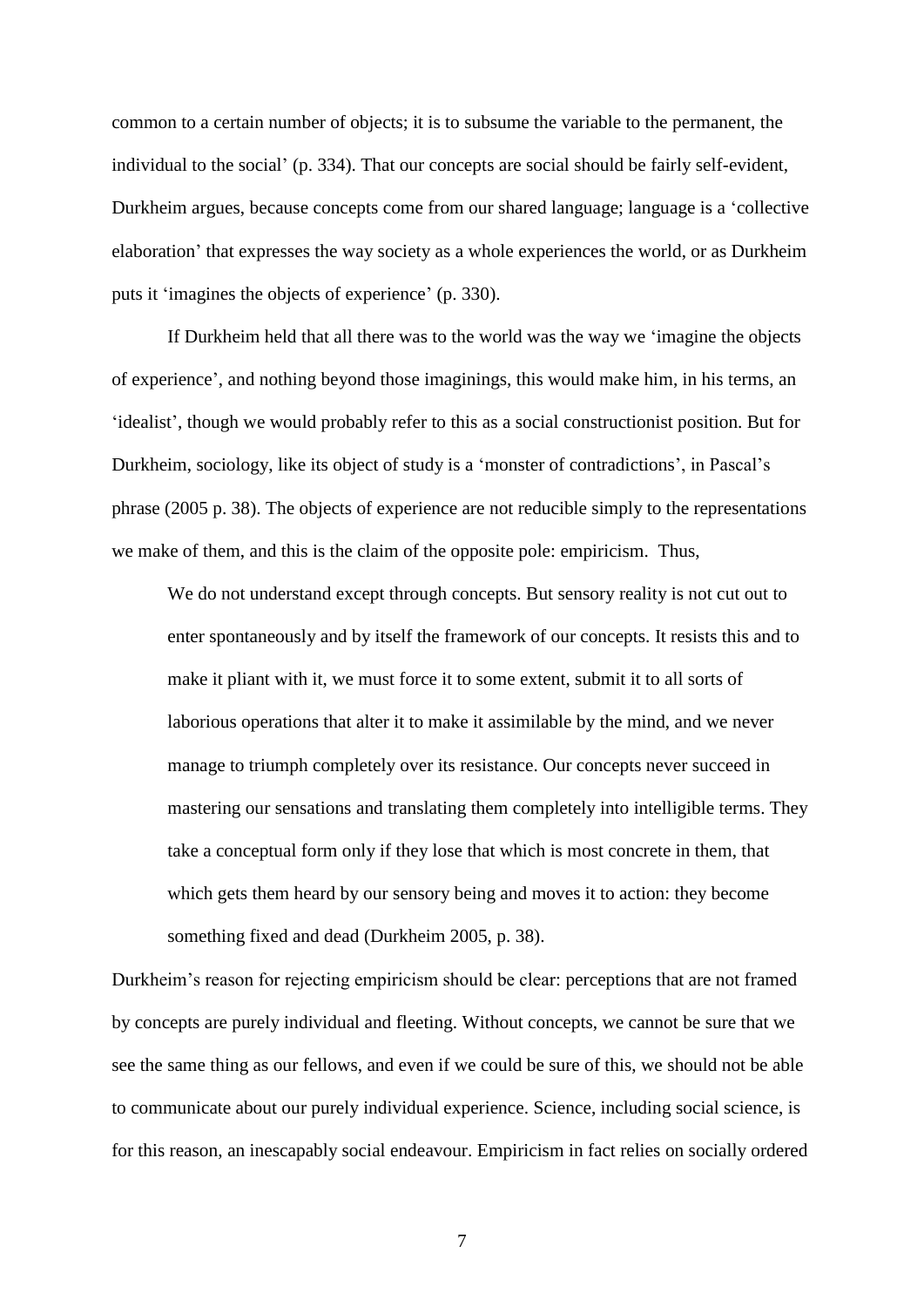perceptions of the world, although it is unable to admit as much. To put this in contemporary terms, while there may be theory-neutral experience, there can be no theory-neutral experience or observation *in science*, especially in so far as science requires communication.

While his criticisms of empiricism (including his own earlier programmatic methodological statement ([1895]1965)) are damning, Durkheim recognises that empiricism nonetheless poses a serious, even insurmountable, challenge to constructionism: If our perception of the world is organized by concepts, where do the perceptions so organized come from? Few would want to argue that they are nothing but illusions. Further, Durkheim suggests, concepts never manage to *fully* capture or make sense of our bodily experiences and sensations. The here and now of one's own embodied experience partially escapes the concepts into which it is forced. We must adapt shared representations to meet the exigencies of our own needs, and to make sense of our bodily and individual experience. This imperfect fit means that we ply concepts to describe sensations and our individual experience, and in so far as we do this, we realize the inadequacy of shared language. That we have no option but to use shared representations to describe our selves to ourselves is itself a sign that Society has a hold on us – our inner voice speaks the language of Society, even as it fails to do so perfectly.

In Durkheim's rendition of Kant, our social concepts constitute reason and give us phenomena (the appearance of things), but our bodies provide us with sensations of the noumena beyond our conceptions of them. Although these personal sensations are inchoate without the social concepts that help us make sense of them, they are nonetheless real sensations. Thus, Durkheim writes: 'It is evident that passions and egoistic tendencies derive from our individual constitution, while our rational activity, whether practical or theoretical, is closely dependent on social causes' (2004, p. 44). But for Durkheim, 'given that we possess an aptitude to live both a personal and an impersonal life, what we need to know is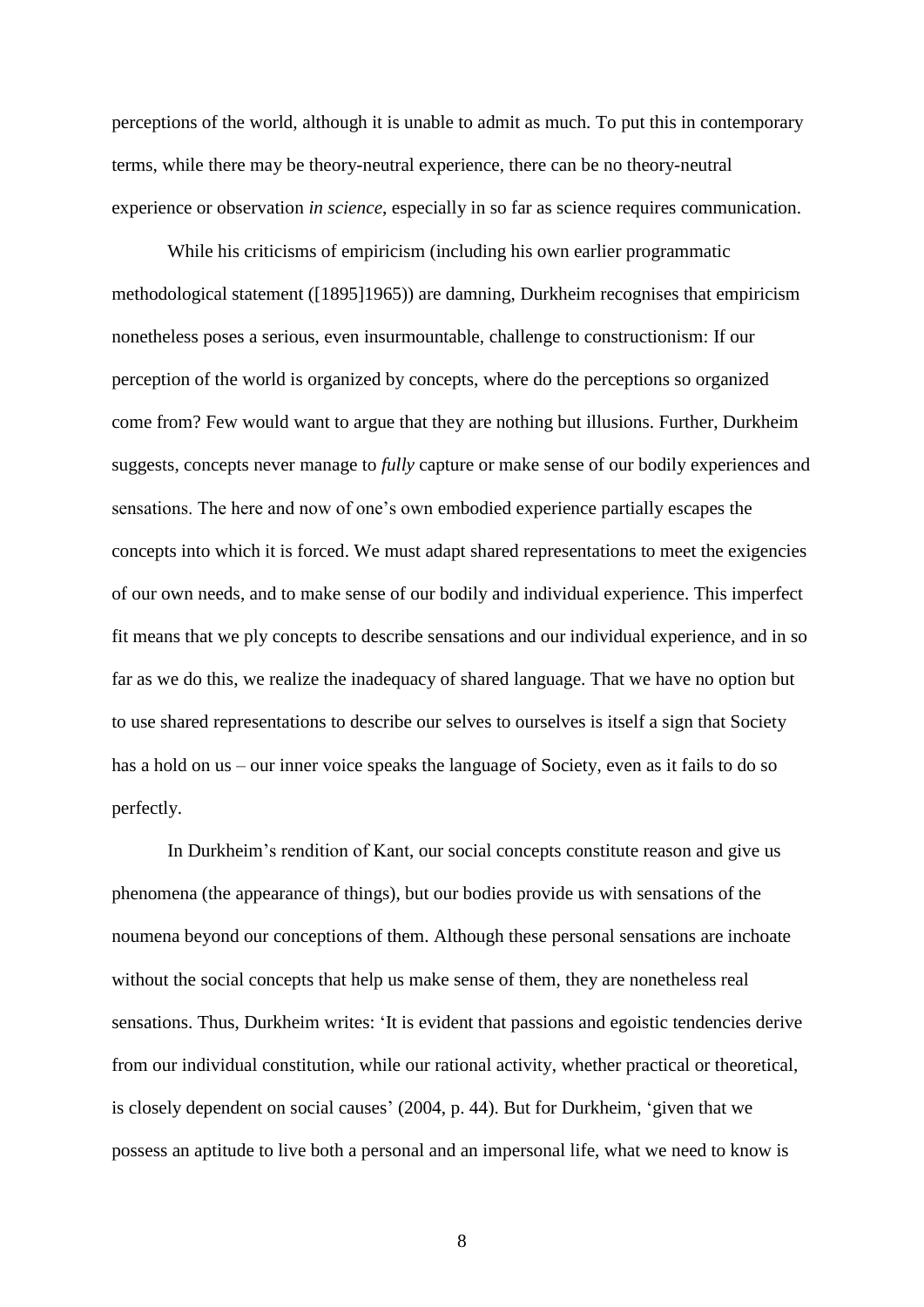not what name it is suitable to give these contrary aptitudes, but how they coexist in one and the same being, despite their opposition' (p. 41). *Thus, the antinomy remains, and can only be comprehended by understanding this individual-social duality as both the root of the paradox and as itself a means for understanding the individual in the social world*. The antinomy with which philosophers have long grappled becomes, for Durkheim, the starting point for sociological analysis.

Durkheim's solution to this problem is not very convincing, for two primary reasons. First, like most sociologists, we do not find the relationship of individual to society conceived best only as an antinomy. While there are undoubtedly moments of opposition, individual and the social are also mutually constitutive, rather than being radically opposed to one another (cf. Elias 2000, Giddens 1984, Berger and Luckmann 1969). Unless we can accept Durkheim's assumption that individual and society are distinct and opposed entities, obeying their own laws and existing together only as an antinomy, Durkheim's argument quickly becomes unglued.

The second problem with Durkheim's 'solution' is that he 'solves' the epistemological problem by turning it into an ontological one. As such, he does not answer the fundamental questions about how we as sociologists may know, but instead he simply asserts that the difficulties we have with knowing are inherent in the (dualist) human condition. It does not, therefore, seem inappropriate to ask how he knows that this is the case.

If Durkheim's critiques of the inadequacies of both the empiricist and constructionists positions are compelling, and we think that they are, but his solution to the problem is not, where does this leave us? While some empirical social scientists continue to cling to an unreconstructed empiricism that serves limited pragmatic purposes, among some theorists, the balance seems to have swung towards the constructivist pole, particularly after the 'linguistic turn' (Rorty 1979) in the human sciences. But we must also recognise that there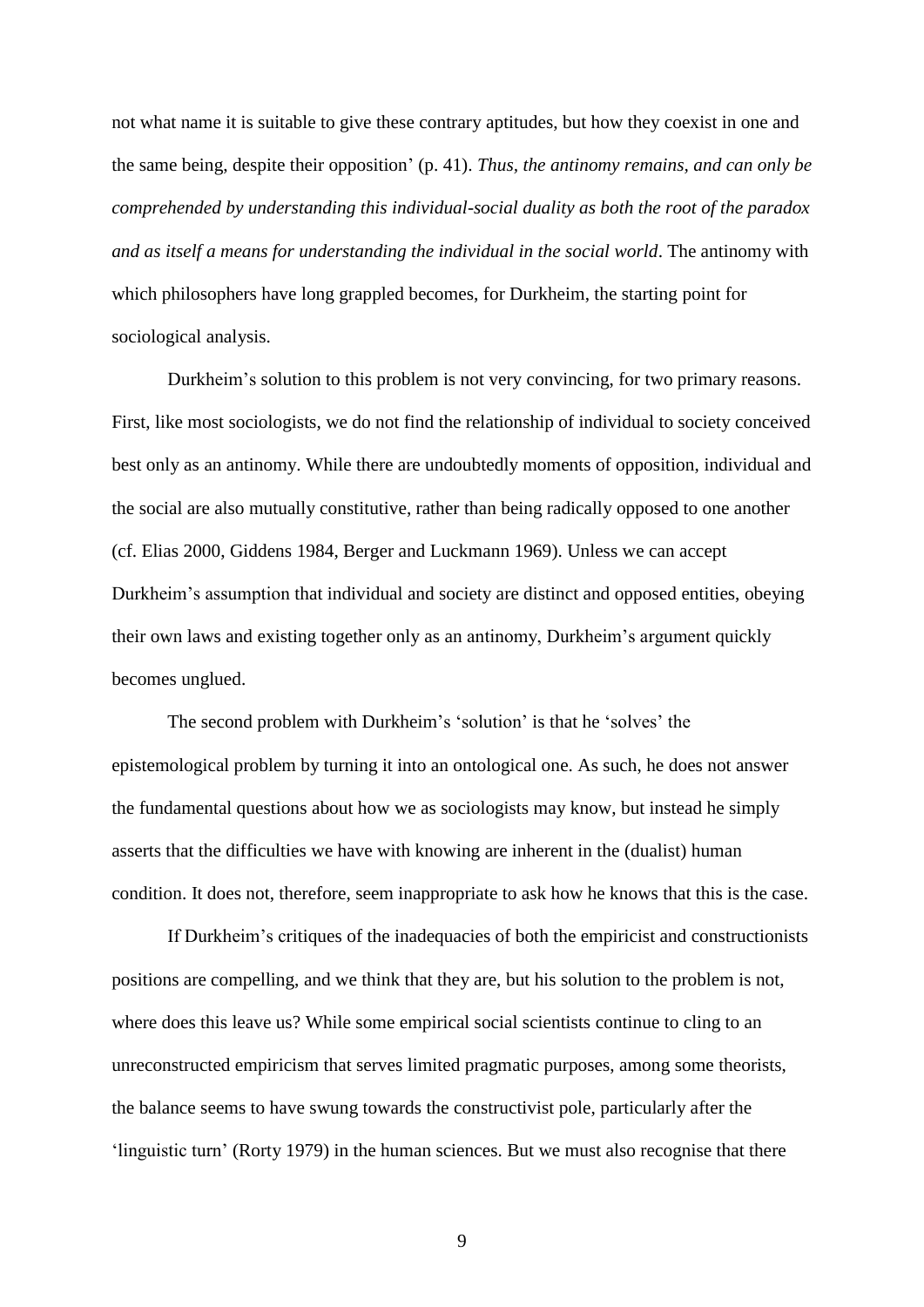are serious dangers here, too. Especially since this leads to proposals that 'truth' and 'fact' are inescapably relative to the context of their production and the games we play in defending them. Since our representations of the world exist prior to our experience of it, our perceptions described through concepts are social representations through and through, all we can do is talk about the representations 'all the way down.' It is difficult to know, however, how social scientific discoveries can be made in this way, or indeed how we can learn anything new, since the categories of perception are preordained by society.

## Dorothy Smith's Epistemology between Realism and Constructivism

Dorothy E. Smith is one of the most insightful contemporary sociological theorists; she has developed a sophisticated, reflexive critique of sociology, as well as offering a productive new vision for sociological research beginning with women's experience. Contrary to some popular renditions (and misinterpretations) of Smith as an advocate of 'standpoint epistemology', Smith's sociology is by no means a relativism premised on women's *subjective* experience (Lemert 1992). Smith has long argued that all knowledge is socially produced and organized (1990b); she also argues that sociologists must study how the social world is 'actually' put together (2004). We argue that Smith's work avoids being relativist without becoming *naively* empiricist; instead, her sociological work has chartered an innovative and refined course between empiricism and constructivism, starting from the experience of women. For this reason her work is particularly useful for addressing the challenge first outlined by Durkheim.

Smith's analysis of contemporary society is her own, and not merely a synthesis (Hill-Collins 1992) of previous thinkers. Nonetheless, her theoretical and empirical research have clearly emerged from her ongoing conversations with Marx (as well as Bakhtin, and Vološinov virtually alone among the Marxists), George Herbert Mead, Maurice Merleau-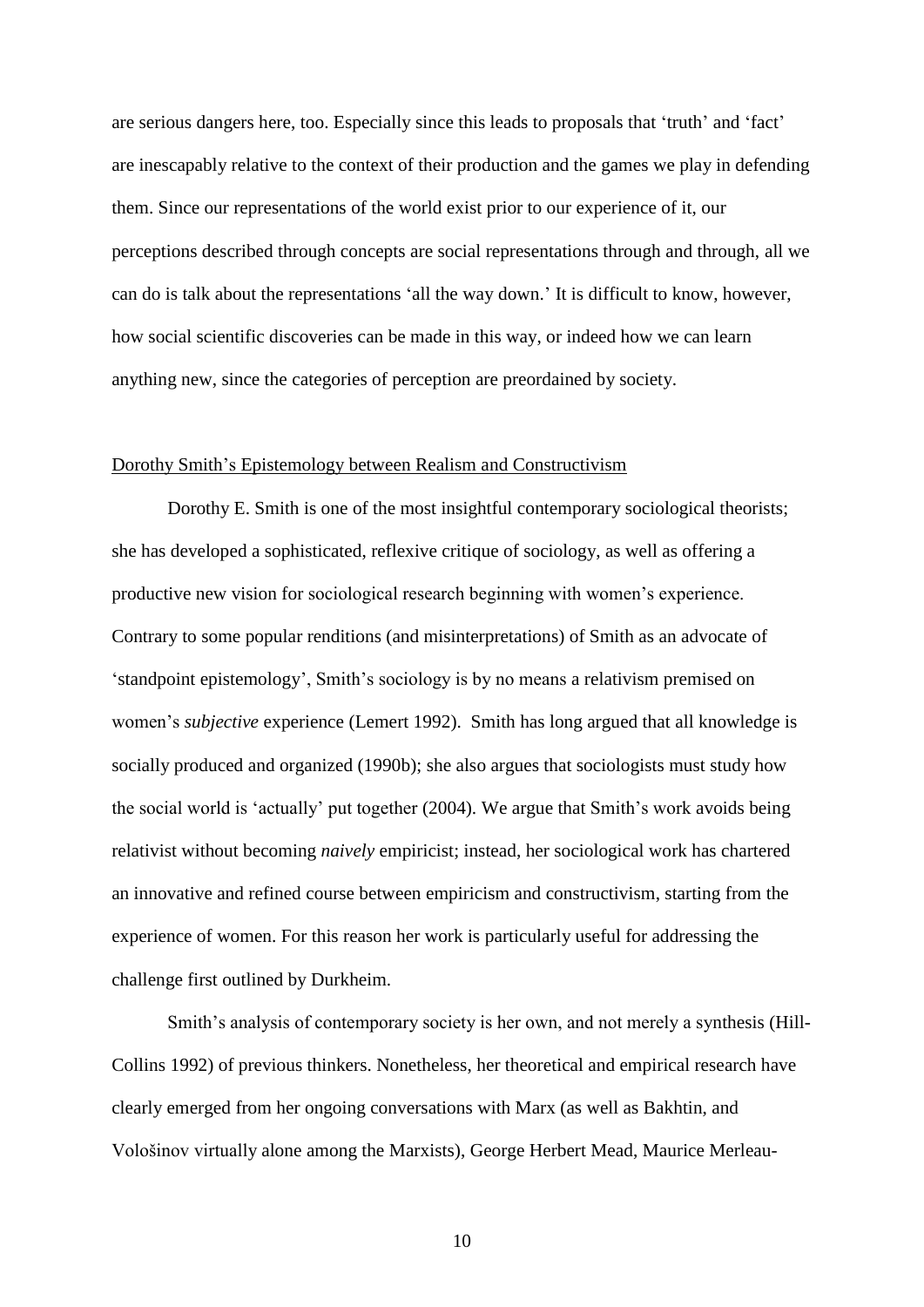Ponty and ethnomethodology. Through sophisticated readings of Marx and Mead in particular she develops the dialectical interplay of constructionism and realism, and these become key resources for both her critique of sociology, and her rejection of postmodern constructivism. Although Smith has not (to our knowledge) engaged directly with Durkheim, her work is particularly useful in addressing the paradox that Durkheim has left us. Her work recognises (at least implicitly) the empiricist and constructivist responses that Durkheim analyses but she provides a novel way of understanding them; and her work contains the tools for an epistemology that allows us to cut a route between the elements of Durkheim's dualistic paradox without accepting the dualism of human nature.

Smith has long argued that knowledge is necessarily and inevitably social, using examples such as Helen Keller and so-called 'feral' children (1999:96-130; 2005:78-98) to show that language use is essential for knowing. Without the coordination of subjectivities provided by shared concepts, we would indeed be left with the vague and transient perceptions that Durkheim describes. Thinking in Smithian terms, we could also recognise the social as Durkheim describes it, but it would need to be radically reinterpreted. Durkheim argues that '[t]o think conceptually is not simply to isolate and group together qualities common to a certain number of objects; it is to subsume the variable to the permanent, the individual to the social' (2001 p. 334). These concepts are 'outside of time and becoming' and for that reason organize social relations from beyond immediate personal experience and relationships. In Smith's terms, the power of concepts to dominate is characterised as 'the ruling relations', and she understands these in much more critical terms than Durkheim does (to be discussed below).

For Smith 'doing knowing' is a necessarily social act, but she has no need to leap across the abyss lying between the solipsistic consciousness of the 'bloomin' buzzin' confusion' to the solid bank of 'society'; rather she argues that much of the work of knowing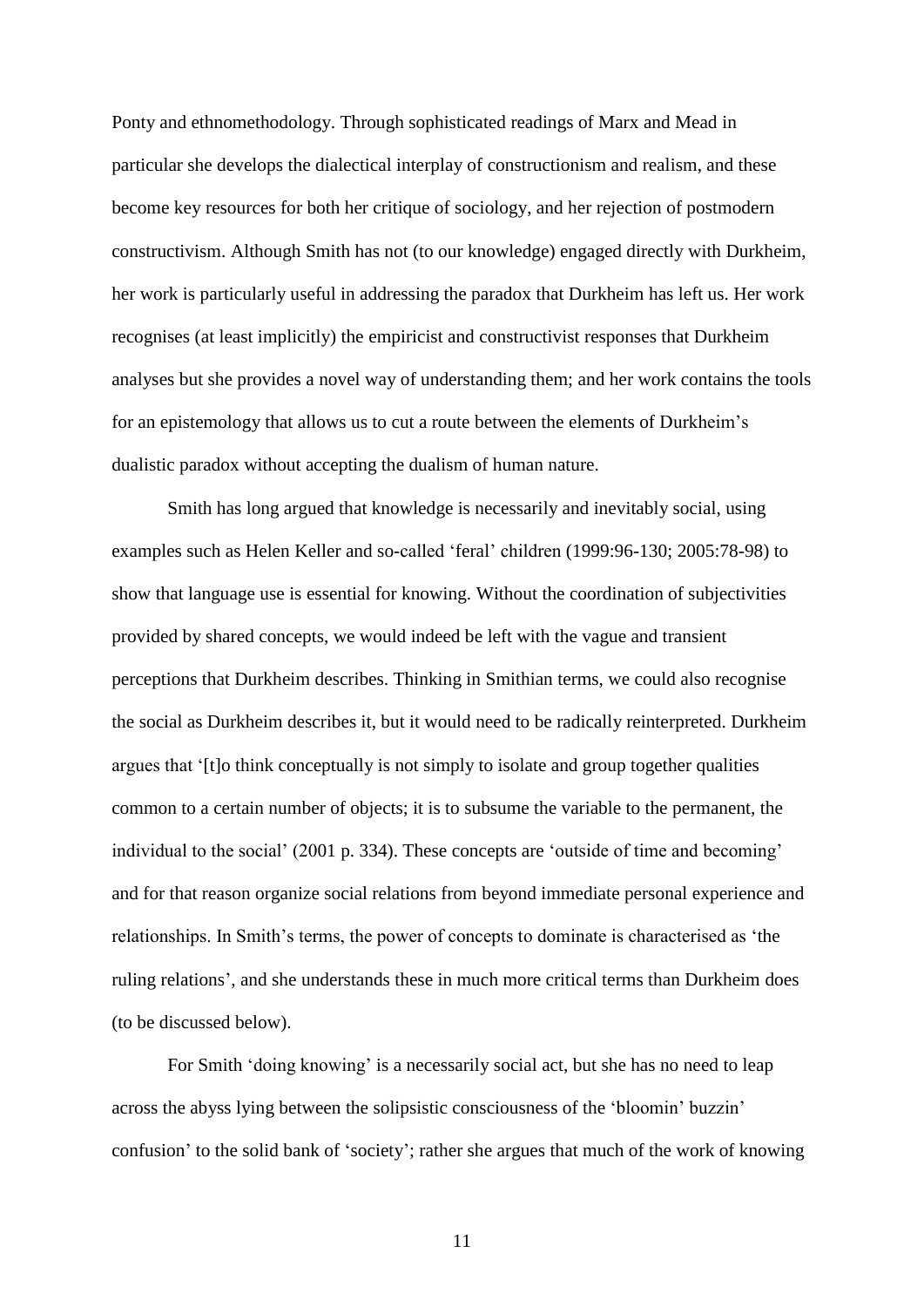happens through the coordination of subjectivities in face to face interaction. This coordination of subjectivities is different from, and indeed sometimes sets itself in opposition to, the relations of ruling. Conceiving the social relations of knowledge in this way does not entail a denial of the poles that Durkheim identifies, but it does require a significant redescription of his understanding of social concepts.

#### Relations of Ruling

Women's experience provides the starting point for Smith's sociology, but this subject position is most useful because it makes the 'ruling relations' visible; the structure and organization of the relations of ruling makes the everyday/everynight experience of women a viable (and one might argue an indispensable) starting point for understanding the organization of actual social arrangements. Smith's analysis of the ruling relations emphasises the distinctive textuality of power; ruling relations are structured by sets of expert knowledge, bureaucratic categories, organizational policies and forms that must be completed. She writes that

…the ruling relations form a complex field of coordinated activities, based in technologies of print, and increasingly, in computer technologies. They are activities in and relation to texts, and texts coordinated them as relations. Text mediated relations are the forms in which power is generated and held in contemporary societies. Printed or electronic texts have the generally neglected property of infinite replicability. Replicability of infinite forms of meaning that can be activated in multiple local settings is fundamental to the ruling relations. The materiality of the text and its replicability create a peculiar ground in which it can seem that language, thought, culture, formal organization, have their own being, outside lived time and the actualities of people's living—other than, as the latter become, objects of action or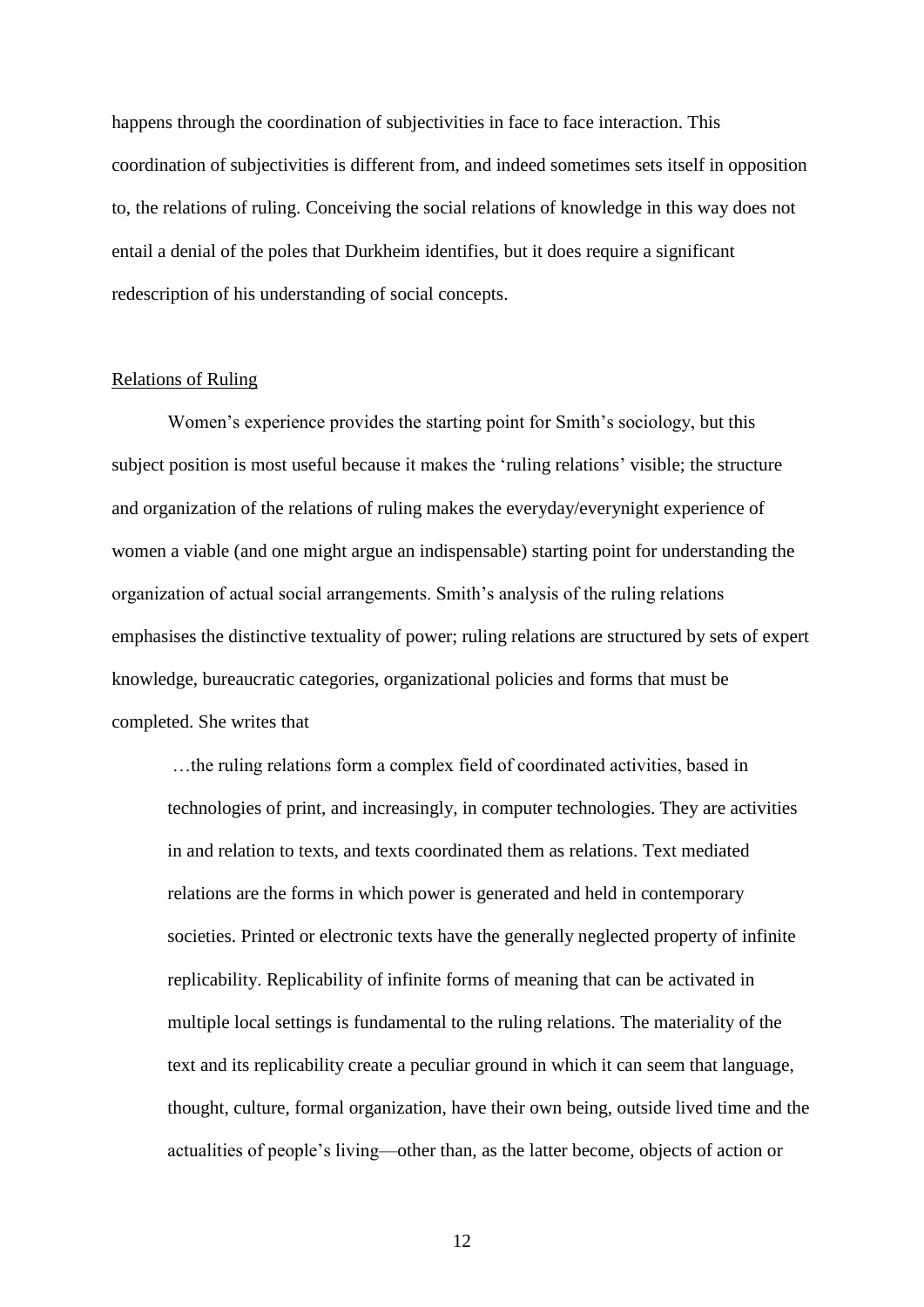investigation within the textual. The material text creates a join between the local and particular, and the generalizing and generalized organization of the ruling relations (1999, p. 79).

This is not simply bureaucracy (and certainly not Weber's version of it); Smith is much closer to Marx, and indeed she sees this analysis as an extension of Marx, an elaboration of developments that he could not have foreseen. Marx charts a trajectory by which ruling relations become more impersonal, or where personal relations are mediated through abstract categories, like money. This has only become truer, subsequent to Marx's life: the corporation, the stock market, the education system (to choose three) are all administered textually, and by means of abstract categories, forms, texts, memos and reports.

In Smith's account, textual relations of ruling 'have their own being, outside lived time and the actualities of people's living' (1999 p. 79), bearing more than passing resemblance to Durkheim's understanding of 'society'. But Durkheim's 'society' is in some respects an under-explicated category, it is something that exists, but which can only be seen in the way that people are coordinated—and it largely ignores power relations. For Smith, it is the task of the sociologist to examine *how* such relations are coordinated, and how these relations are power relations. While Durkheim finds the origins of the society in ritual and collective effervescence, for Smith the origins of these categories is in power relations embedded in texts which have the capacity to organize peoples' lives and actions independent of context. (Social relations, however, are not limited to the ruling relations, but include, first and foremost, face to face interaction).

For Smith, concepts and symbols do not *only* represent, rather, they are the primary means of action within text-mediated power relations. In the corporate world actions entail reading reports, making decisions, and taking action by filling out forms, balancing budgets, writing further reports and policy statements, designing organizational charts, or sending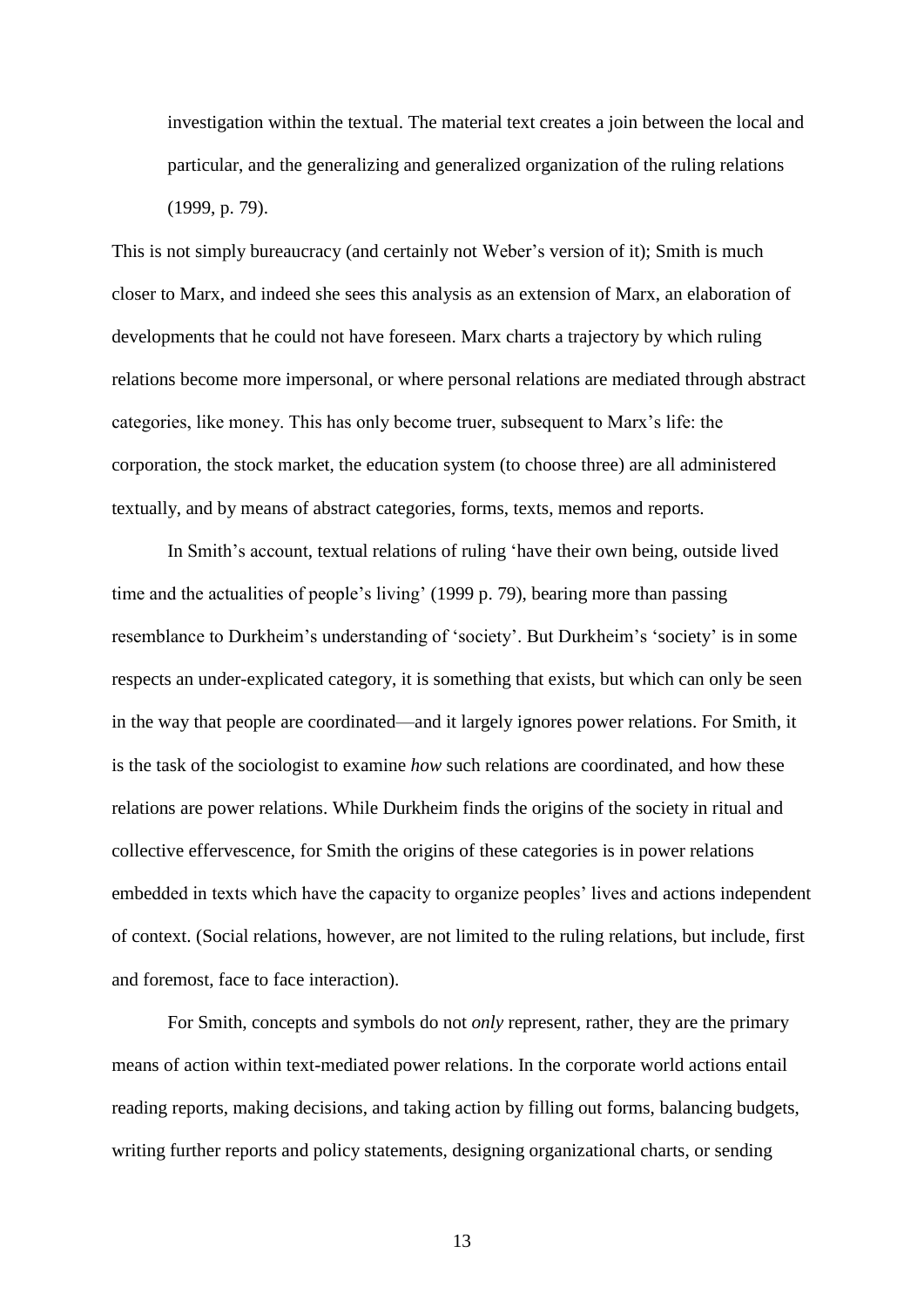letters, memos and emails. None of this requires the co-presence of another person, indeed it can be done entirely within this hyper-real (non-) space (Smith 2005). Domination is conceptual, which is not to say it does not have an impact on the real world—the worker is disciplined or made 'redundant', the manager gets the stock-option facilitating the purchase of a nicer car, the student is expelled or given a scholarship. But the coordinated effects in the real world are mediated by the hyper-real world where abstract symbols are manipulated in texts.

The way that gender intersects with the relations of ruling is vital for Smith's claim that there is particular value in beginning with the experiences of women (Smith 1987). Over the past several hundred years as this text-based mediation of ruling relations has developed, women have been systematically excluded from, and positioned in relation to, these conceptual practices. Smith writes,

The suppression of the local and particular as a site of knowledge has been and remains gender organized. The domestic sites of women's work, traditionally identified with women, are outside and subservient to this structure. Men have functioned as subjects in the mode of governing; women have been anchored in the local and particular phase of the bifurcated world. It has been a condition of a man's being able to enter and become absorbed in the conceptual mode, and to forget the dependence of his being in that mode upon his bodily existence, that he does not have to focus his activities and interests upon his bodily existence. Full participation in the abstract requires liberation from attending to needs in the concrete and particular (1990b, p. 18).

It is clear that women's home-work, care for the well-being of children and the men who go off to work in offices that coordinate relations of ruling, has been preoccupied primarily with the particular needs of particular people at particular times. But Smith observes that much of women's paid work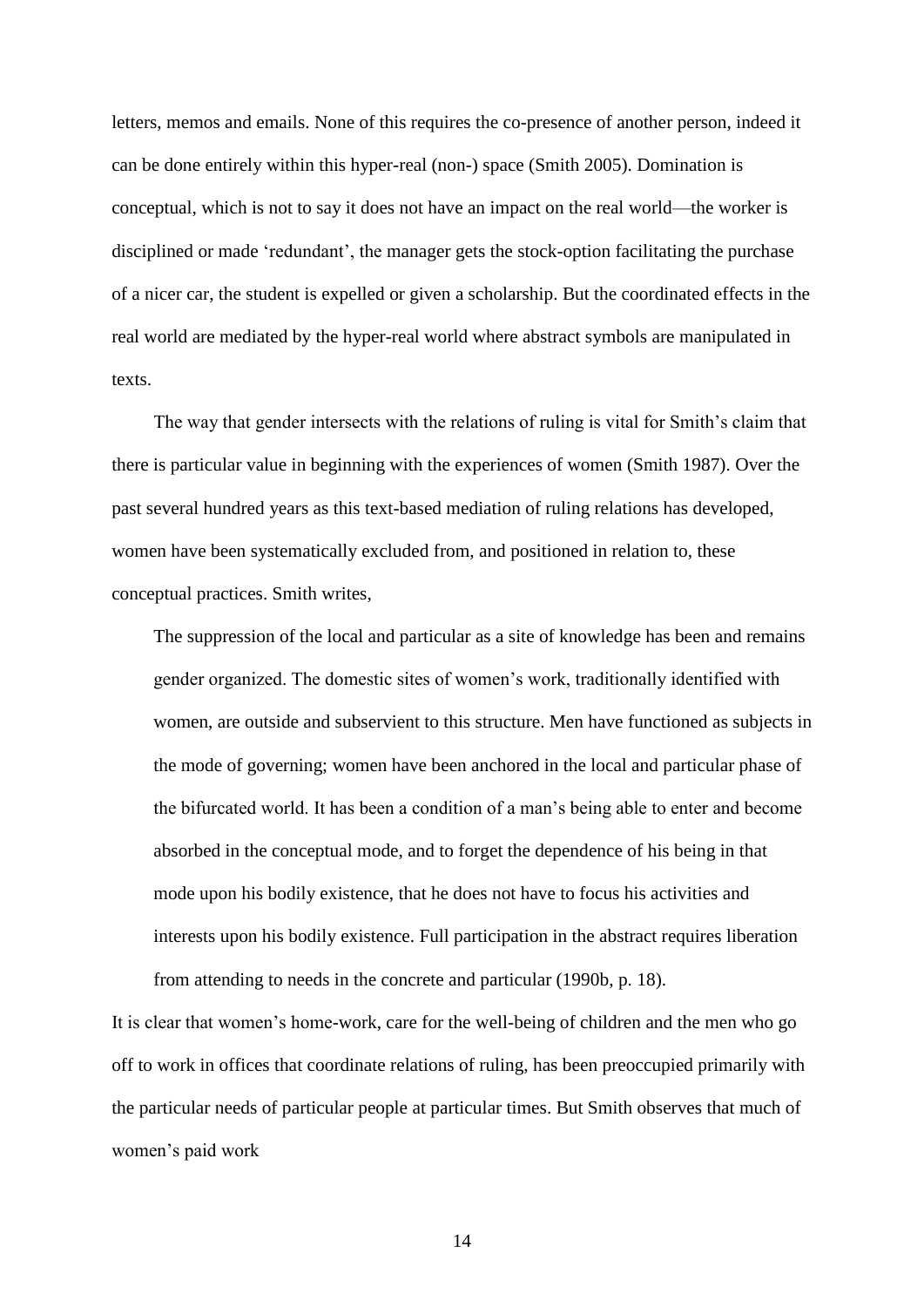mediates between the abstracted and conceptual and the material form in which it must travel to communicate. Women do the clerical work, the word processing, the interviewing for the survey; they take messages, handle the mail, make appointments and care for patients (pp. 18-19).

In short, women do the 'people work' that mediates the abstract activities of the ruling relations. Both as women work to bridge the two worlds so organised –the abstract, disembodied relations of ruling and the particular, embodied world of everyday/everynight life—and as they discover that it is impossible for them to fully exit from actual reality into the transcendent relations of ruling, a divided or bifurcated consciousness is formed.

This bifurcation of consciousness is not entirely unlike Durkheim's duality of the human condition, but Smith recognizes the historic and social causes of it. The duality that Durkheim describes is not inevitable and organic, but social, historic, and gendered. As Smith writes:

Entering the governing mode of our kind of society lifts actors out of the immediate, local, and particular place in which we are in the body. What becomes present to us in the governing mode is a means of passing beyond the local into the conceptual order. This mode of governing creates, at least potentially, a bifurcation of consciousness. It establishes two modes of knowing and experiencing and doing, one located in the body and in the space it occupies and moves in, the other passing beyond it" (1990b, p. 17).

In the 1970s Smith, working as a Professor at the University of British Columbia, and with sole responsibility for two young boys at home, the division between these two worlds became the starting point for a sociology beginning with women's experience. By virtue of its need for abstract categories and objective perspective (a perspective rigidly divided from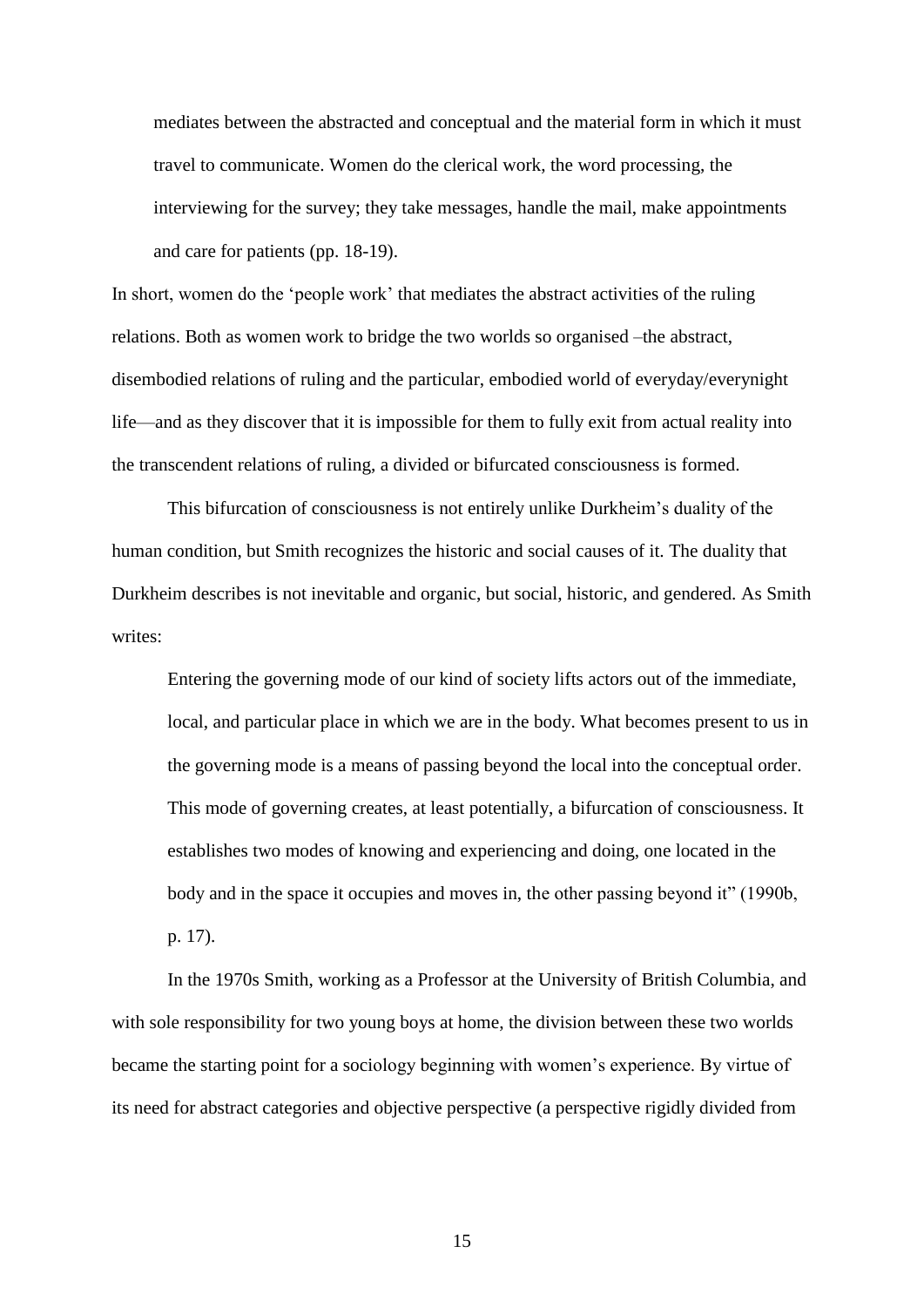the actuality of everyday/everynight experience of looking after two kids), sociology seemed to be part of, or at least embedded in, the problem.

As part of the matrix of expert systems within this conceptual realm, sociology participates in the ruling relations; it shares the problematic (in the Althusserian sense) of ruling, rather than beginning from the problematic of everyday life, or the actuality of being ruled and governed. Starting with the experience of women grounds the sociological enterprise in everyday/everynight actualities, and provides a starting point for understanding how these everyday actualities are dominated extra-locally by the relations of ruling.

Smith's corrective was not simply to add the gender variable, but instead of beginning with sociology's abstract theoretical categories and objective (view from nowhere) methods, she begin to think starting from the problematic of everyday life (1987; 2004). Much of mainstream sociology can be criticised for its tendency to reify (not Smith's term) concepts. Verbs become nouns, processes become things: '*organization, institution, meaning, order, conflict,* and *power*' (p. 55). Terms like '*role, rule, norm* and so on' are treated as phenomena existing 'out there' independent of any concrete action. Patterned actions are seen as examples of rule or norm obeying behaviour. Analytic concepts like 'bureaucracy' become not just sociologists' tools, but are seen as real entities in the world. The ideologists give such concepts explanatory power: something happens because of bureaucracy, globalization, heterosexism, or utility-maximizing; these are conceptual names we might give to certain phenomena— but they are by no means explanations. When we treat them as such we're giving sociologists' concepts causal power; the concepts act, people cease to.

This creates a number of major blind-spots, not least of which is the textual organization, and domination, of people in everyday life by means of the very abstract concepts in which and with which sociologists ply their trade – a problem Giddens has termed the 'double hermeneutic' (1984). Social organization, by means of state and corporate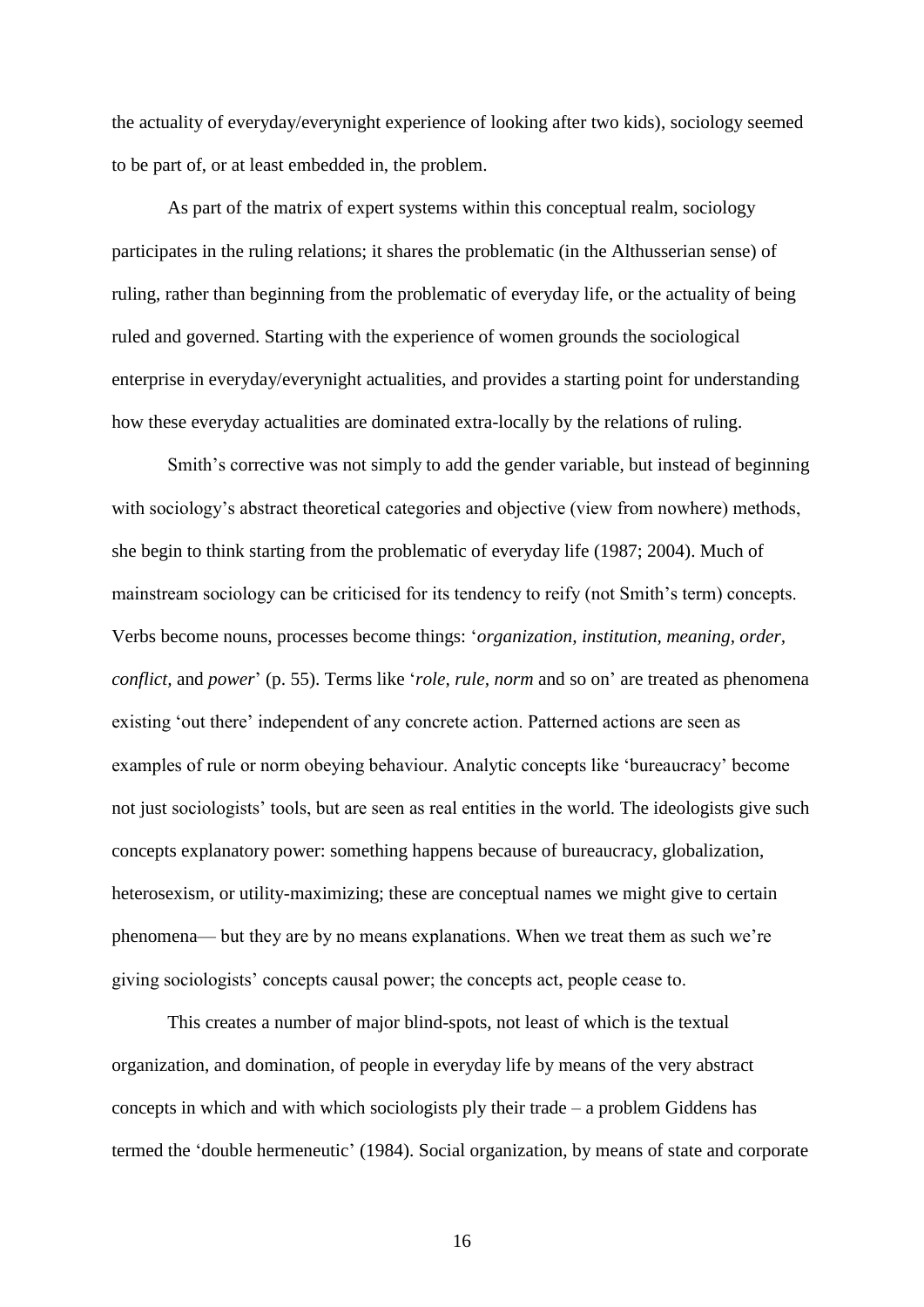powers, coordinates people's actions independent of their face-to-face everyday/everynight relations. When sociologists take their abstract concepts for granted, using them as a means for understanding the world, they often fail to see that they correspond to the social world because these concepts participate in organizing the social order which they want to study. Sociology thereby replicates the relations of ruling, particularly if we accept the giveness of social concepts as Durkheim construes them.

#### The Social Act

Although Durkheim's social is created and maintained at the level of consciousness, an individual's experiences are hers alone, and embodied existence in some measure solipsistic. Thus, the logic of the individual and that of the social are inevitably an antinomy. Durkheim's paradox of the human condition rests on the assumption that each individual is – as a body in time-space with a bounded consciousness – necessarily divided internally between pure experience of an objective world and collective representations of that same world. For Smith, however, individual consciousness does not confront the actuality of the world alone—which makes this confrontation always social. The 'actual' is always already constituted in social acts in conjunction with text-mediated relations of ruling. Reality, moreover, is necessarily inclusive of individual consciousnesses – not only of an objective social/physical world, but of one's sense of self and place in relation to that world and as part of the world. Consciousness is situated in the actuality of everyday/everynight life in so far as it is a *social* consciousness constituted in interaction. In our interactions we create tacit reality – or challenge conventional constructions of it – and our social consciousness is thus derived from such negotiation. That reality is constituted in the social act means that the truth of that reality is also constituted in the social act. This is not to say that an objective, physical world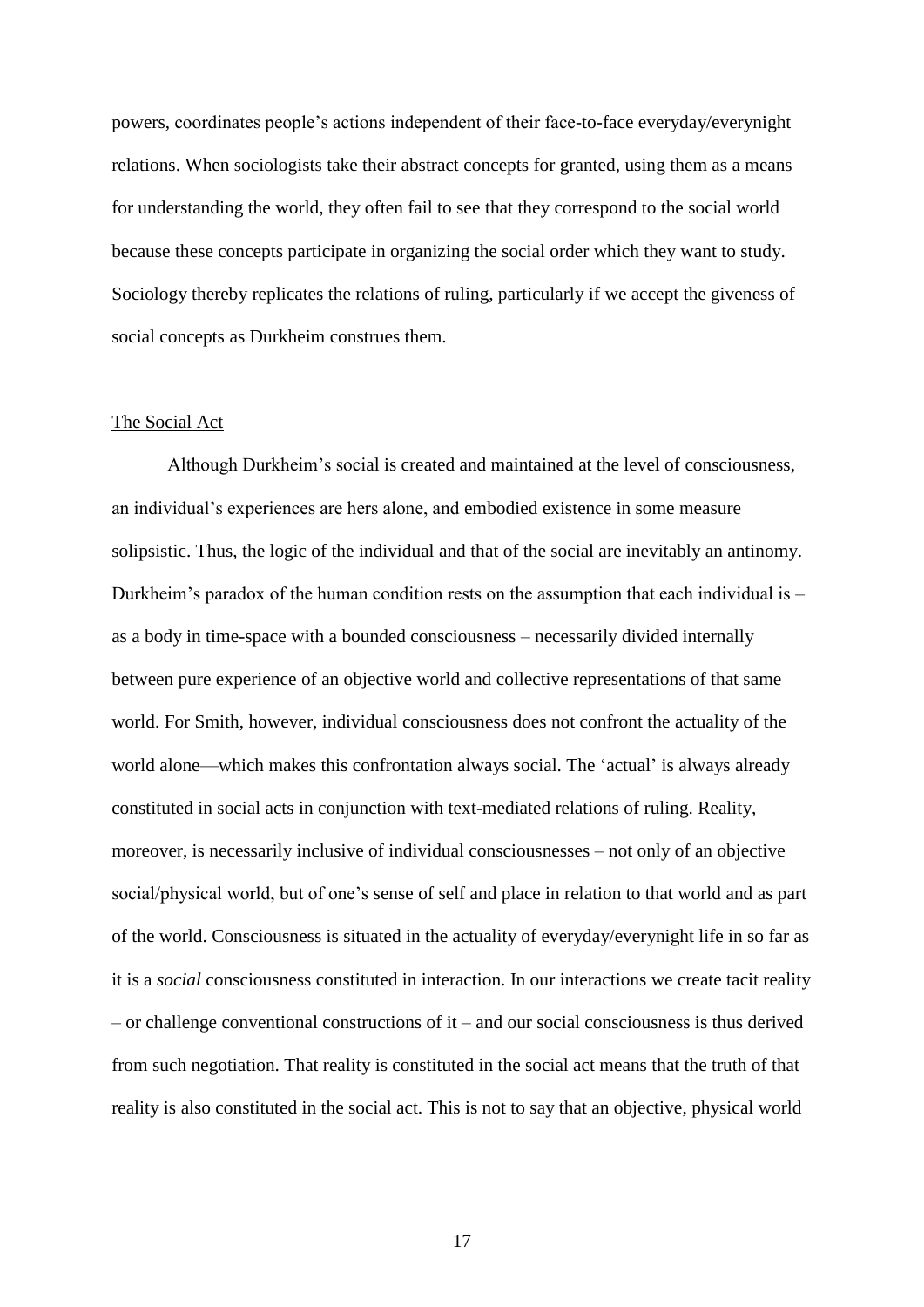does not exist, but that our shared knowledge of it is an ongoing *achievement* and is always open to contestation.

Smith tells a story—one in its essence familiar to all those who have spent time with infants learning language—of her son's first word. She and Dave saw a bird at the window. 'Bird' she said, and he repeated it, beginning to get the hang of the fact that this sound referred to the funny creature fluttering outside the window. Several days later, Dave pointed to a fish in a tank, and said, naturally enough, 'bird'. Correcting her son, Smith tells Dave 'No, not bird. Fish' (1999:115). At the time, Smith used this example to demonstrate to students in her class a lesson taught by many social constructionists: words are arbitrary signs which we attach to things and teach children to learn the connection between the sign and the object.

In Smith's subsequent thinking, the episode has taken on new significance derived in part from her reading of Mead and Bakhtin and her experience in the women's movement. Rather than seeing the problem of meaning as a subject-object relation, she has come to see it as a subject-object-subject relation, which is 'an alignment of the individual consciousnesses via the utterance' and the pointing (indexicality) that accompany such interactions. It involves a mutual recognition of 'bird', or 'fish', or politically, the shared recognition of 'oppression' and 'injustice'. More precisely, referring 'is a concerting of consciousnesses through symbolic communication that gives presence to an object for participants in the emerging course of a social act' (1999, p.115).

As Smith suggests, the social act is always partly 'doing knowing'; epistemology is not something that is the preserve of philosophers and sociologists, but rather, the social act *is already* epistemological practice. This is not to say that we do not have consciousness of our individual visceral experience, but for Smith this seems of secondary importance since the actual social world is only possible in interaction with others. Thus, understanding social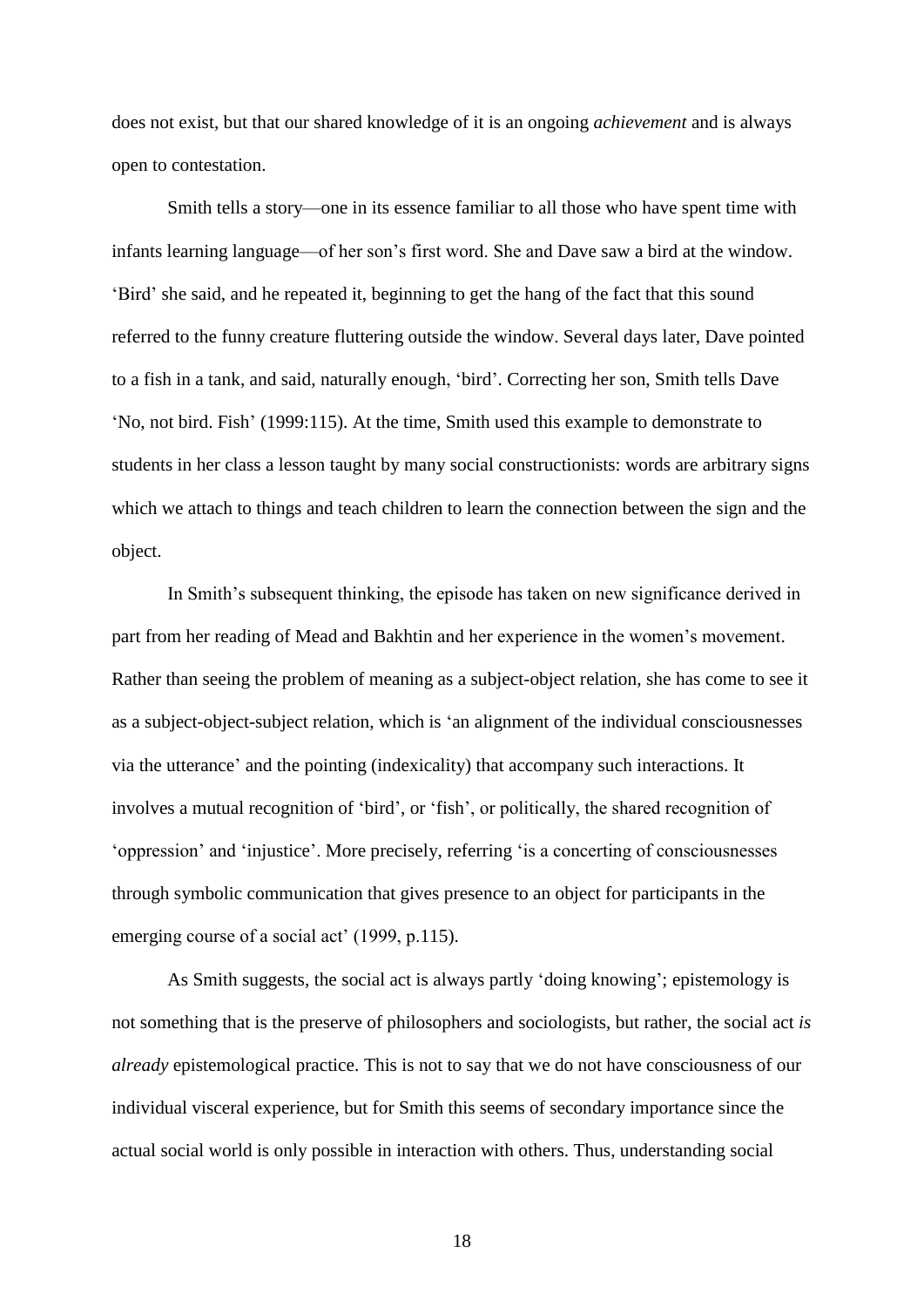consciousness is more important for understanding the actuality of the social world than is investigating or theorizing visceral consciousness – although theorizing bodies in space and interaction is of crucial importance to her. According to Smith:

Referring is always a local achievement of some actual occasion or sequence of occasions. As such it is always problematic…Knowledge, and hence the possibility of telling the truth and of getting it wrong, is always among people in concerted sequences of action who know how to take up the instructions discourse provides and to find, recognize, and affirm, or sometimes fail to find, what discourse tells us is there, as well as relying on just such dialogic sequences to settle disputes about what is. Knowledge, thus conceived, is always in time, always in action among people, and always potentiates a world in common, once again, known in common. This account of knowledge and telling the truth represents them not as functions of the individuated consciousnesses of post-Cartesian philosophy, but as dialogic sequences of action in which the coordinating of divergent consciousnesses is mediated by a world they can find in common (Smith 1999, p. 127).

Consciousnesses are aligned – if only temporarily – in the social act, which includes the material practices of referring to objects and ideas in the world. In daily local interaction we come to share recognition of an objective world through socio-material practices such as pointing, indexing, and elaborating. The co-presence of bodies encourages shared acknowledgment, since this allows for elaboration and correction.

The interactional matching and culling of experience with concepts is inevitably and always already socially organized: referring and dialogical interaction are rituals and practices in everyday/everynight life. As Smith writes: 'Referring is a social act in which the category used by the speaker provides something like a set of instructions for the hearer to look for and recognize an object that can be treated as fitted to the category' (1999, p. 126).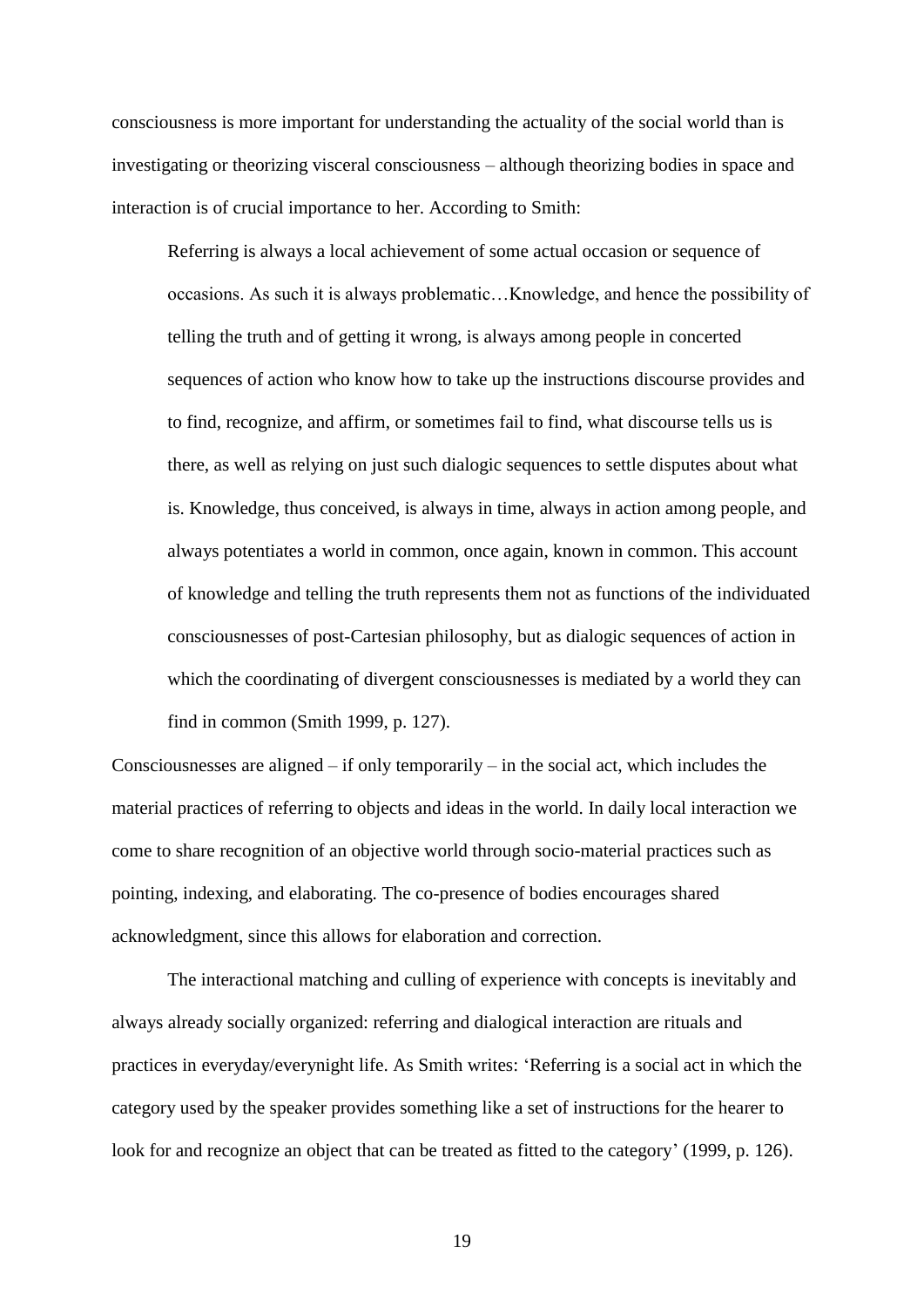The practices of referring to the world, of matching experience with concepts, words and ideas, constitute social reality. Smith continues: 'The hearer may not be successful; she may get it wrong; or the instructions may be inaccurate and misdirect her. But a good map will tell the truth if we know how to read from it to the features it indexes (they *become* features in the reader's local practices of indexing)…' (p. 126). In so far as we use discourse or language successfully to find a world in common, the truth of that world is achieved pragmatically.

We do not often have the luxury of negotiating meaning in concert when we confront texts. This is why the ruling relations can govern, coordinate, and order the social world extra-locally (and in its own image) through text mediation. Text-mediation is, for the most part, a lonely process of confronting the ruling relations: there is rarely co-presence, sharing, and culling of experiences, etc. And if there were, it would do little to confront textual sources of power as it is the non-presence and discursive authority of the ruling meanings that make them almost insurmountable as authoritative meanings. Singular challenges to the ruling relations have little or no impact because those same ruling relations are replicated and enacted so pervasively that a critical mass of agreement or use is continually maintained. There is no definite 'authority' in a local setting (if anywhere) with whom to negotiate. The meanings of the ruling relations arise from a non-space and are only visible in the coordination of the social act itself.

While our exposition of Smith's analysis began with the concept of the ruling relations, it is the problematic of everyday/everynight life that provides the starting point for understanding the ruling relations; the ruling relations can only be uncovered in concrete local experience. As for Marx who begins *Capital* with the actuality of the commodity form as it is confronted in everyday life, Smith's critique is concerned first of all with how the local setting and social consciousnesses are organized and achieved in the social act, but also with how extra-local ruling relations coordinate such social relations and thus consciousness.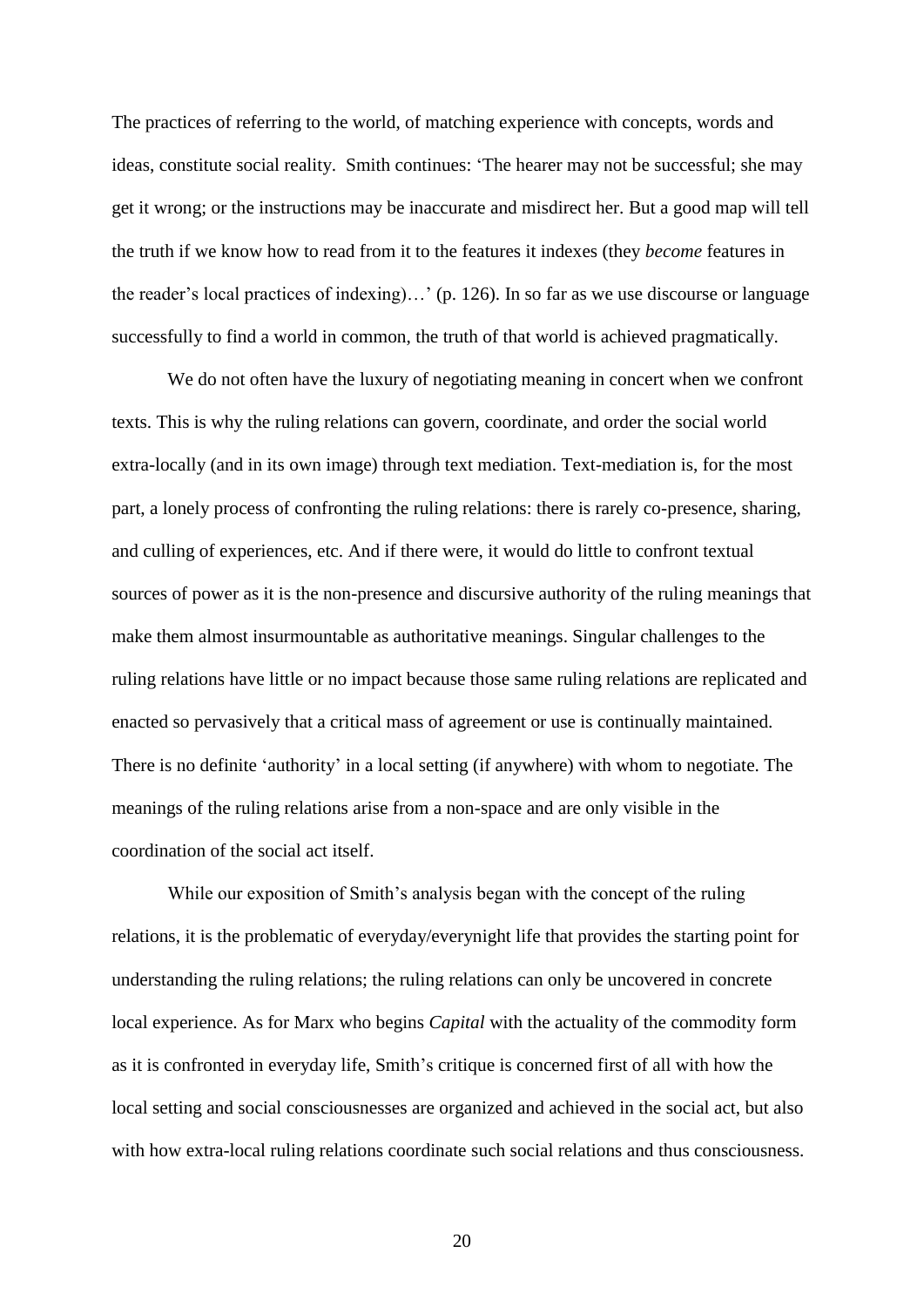By starting with the actuality of local settings, we can better understand the organizational capacity of text-mediated forms of rule. It is the capacity of ideological codes and discursive formations to organize social relations from a hyper non-space that makes it imperative to start critique from the local. The ruling relations govern most efficiently and effectively as they coordinate how people 'do knowing' in the actualities of their everyday/everynight lives. Sociology as a critical project (as opposed to an ideological one) disrupts the ruling relations by taking the everyday/everynight world as its problematic.

In part, the coordination of everyday ethnomethods is an extra-local achievement of the ruling relations. For instance, Smith (1999) discusses how a neo-conservative, ideological code, 'politically correct,' organizes mundane conversations. The use of the code in everyday/night interaction guides social conversations away from equity issues toward the reproduction of the notion that free speech is limited by an (imaginary) tyranny of the civil rights movement itself. In the process, the authority of the ruling relations is maintained since viable critiques of inequitable relations are disqualified or not explored fully in everyday/night talk.

This is not to say that the relations of ruling rule absolutely. Smith maintains the notion that we can know and communicate the 'truth' about the world, regardless of the ruling relations and its established discourses. And, consistent with her phenomenologicalmaterialist roots, the truth can be known in concert. It is in free communication with others, and (ideally) our ability to hold conversations, that we align our consciousnesses, focus on some shared experience of the world, correct misunderstandings, and construct social reality in the process. As Smith writes, 'Truth and knowledge are grounded in the foundational moments in which the social comes into being through language and through the sensory ground which human organisms share' (1999, p. 128). Again, opposed to Durkheim who maintains that the individual and Society are ontologically in conflict, Smith argues that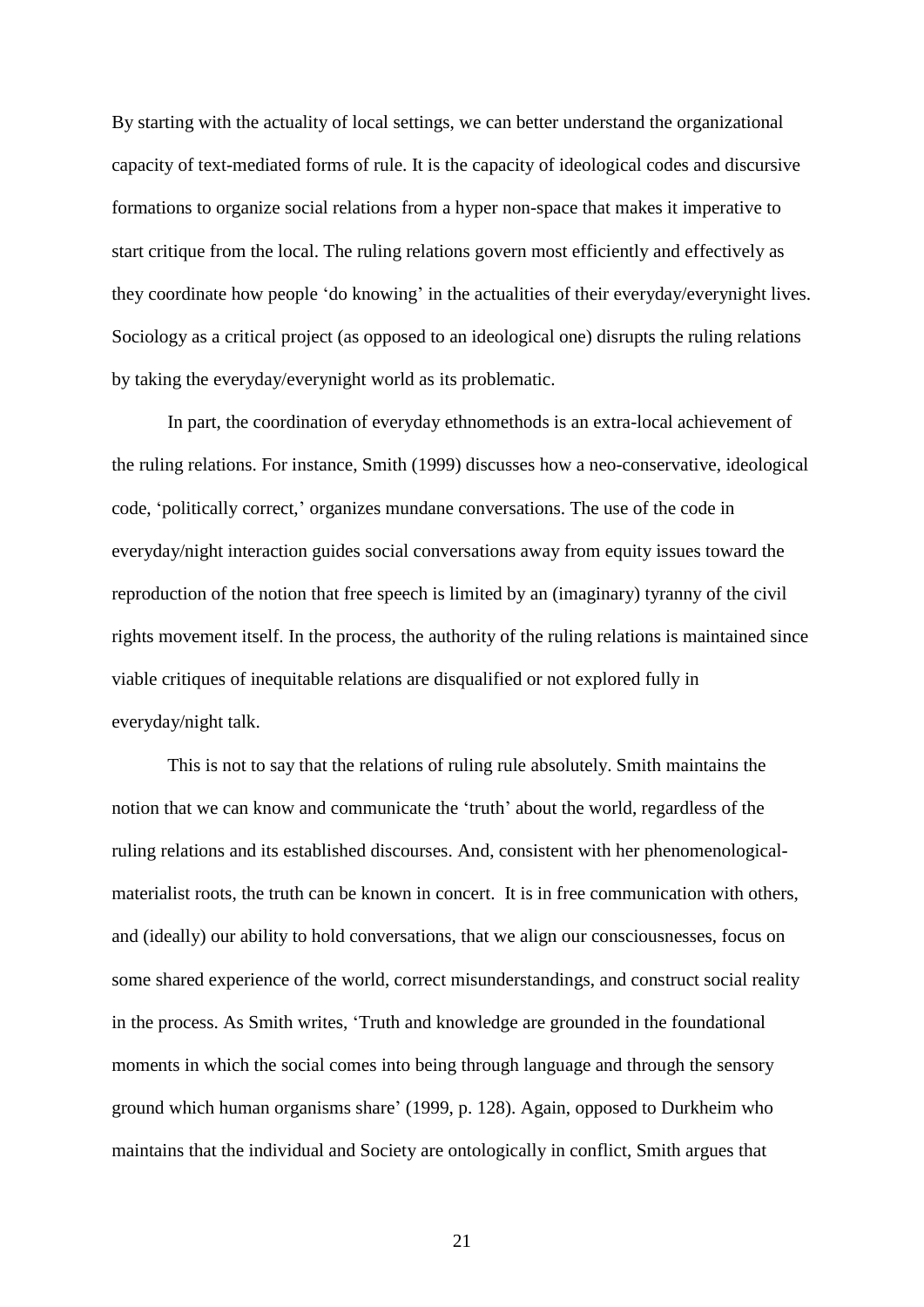social reality itself emerges and changes out of a never-ending sequence of social acts, which are always already guided by some combination of social and visceral experiences and sensations.

The everyday practices of people and the 'intersubjective spaces' that they create through shared recognition of the objects of their experience provides an important lesson for sociological practice in what Smith has named 'Institutional Ethnography' (2005). In an interview, for instance, sociologists participate with an informant in the same intersubjective space. Rather than seeing the data produced as 'contaminated' by the interaction with an interviewer, we are better advised to see it, Smith argues, as a dialogue in which we participate in the coordination of consciousnesses, that *we can learn, with those we interview*, to "see" their world, the world to which they refer. In this way, our preconceptions can be corrected, and we can learn to map their social world, including the relations of ruling in which they are embedded and to which they are subjected.

The 'truth' of these social worlds can be known intersubjectively. Just as two people can look together at a landscape and produce a map of the terrain (and as that map can then inform others of what to look for and expect to find), institutional ethnographers often use this as the guiding metaphor for understanding the institutions in which the people they interview are located (2005 pp. 123-144). Anyone who has done interviews with people in 'foreign' territories recognises that we learn from our respondents, that by talking with them, and having them explain their world to us, will recognise that we can slowly learn to fill in the blank spots on the map from these encounters, and that the 'data' that we thereby produce is a collaborative effort, not unlike the way in which learn to see a 'bird' together.

At the same time that institutional ethnography recognizes that research is necessarily intersubjective, as a political research project it purposefully 'exploits' that intersubectivity to not only to make visible the ruling relations, but also to imagine more humane, less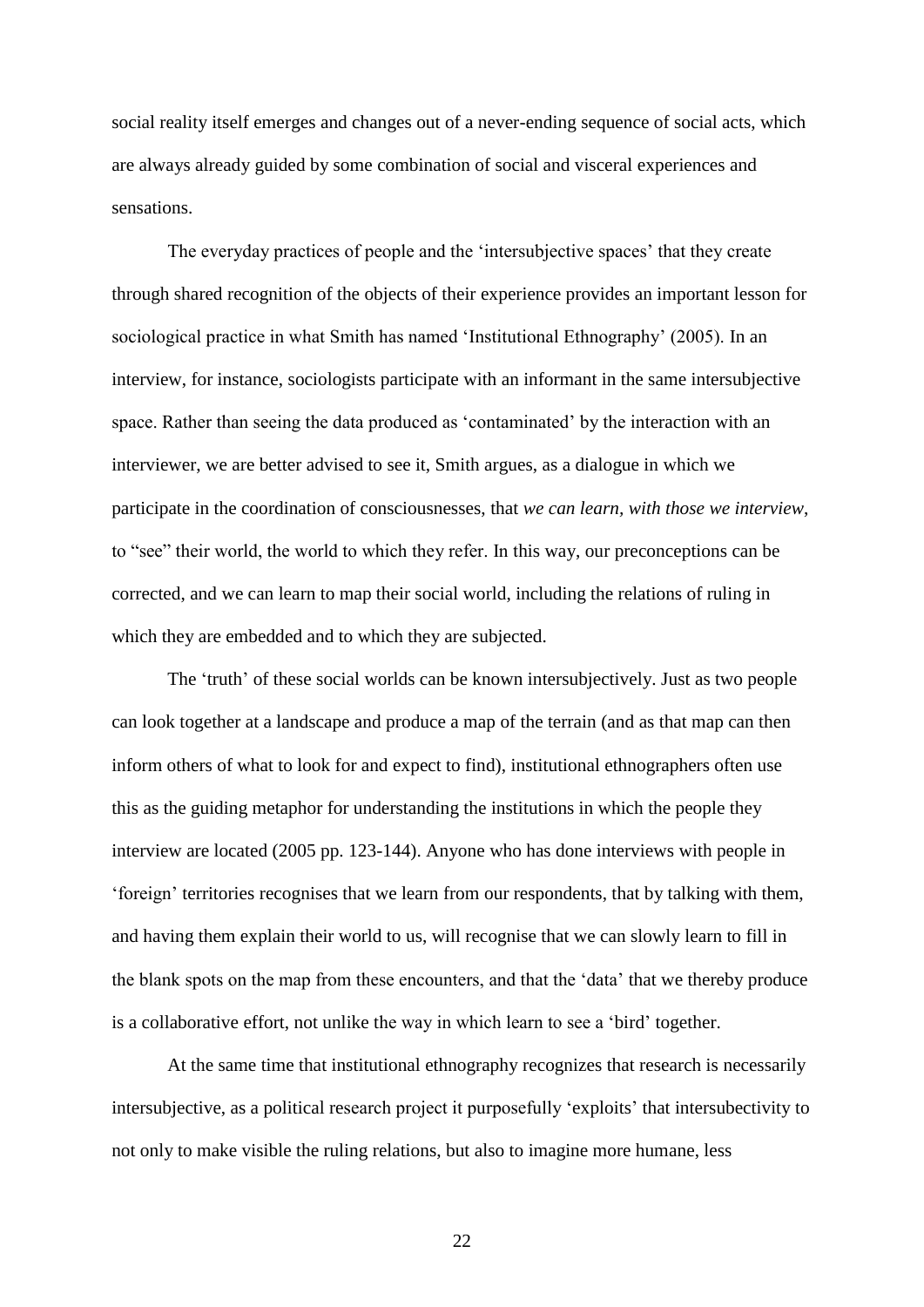restrictive, and more open spaces of communicative interaction. In other words, institutional ethnography is a *critical* public sociology at heart and in practice: it concerns itself with the present actualities of social worlds, accentuates how and why these worlds are coordinated, and intervenes for social-political change. Consistent with Smith's reflexive epistemological position, institutional ethnographers situate their own practices – and the reasons for their researches – within the same historical-material context as that under investigation. There is no assumed Cartesian separation between the object of knowledge and those seeking knowledge and reform.

## Concluding Remarks

Smith offers an ontology of the social and social consciousness quite different from Durkheim's. Any bifurcation of consciousness (or, essential duality of the human condition) that Durkheim describes must be understood as an historical development. Indeed, rather than begin analysis from a Cartesian and Archimedean view of the social world (as Durkheim does), Smith would ask how this 'essential duality of the human condition' becomes *specifically* problematic in the actuality of *real* human lives, or how the duality itself has socio-historic causes.

That the social organizes our consciousness through the social act means that we are always vulnerable to the relations of ruling, especially in a world mediated by texts. But the formation of oppositional consciousnesses is always possible and emergent in social acts. In pre-literate societies such vulnerability to text-mediated ruling simply did not exist; instead, social consciousness would be socialized through ritual, symbolism, and habit (or tradition). In other words, ruling in pre-literate societies would be achieved by coordinating the social act itself in conjunction with dialogical interaction.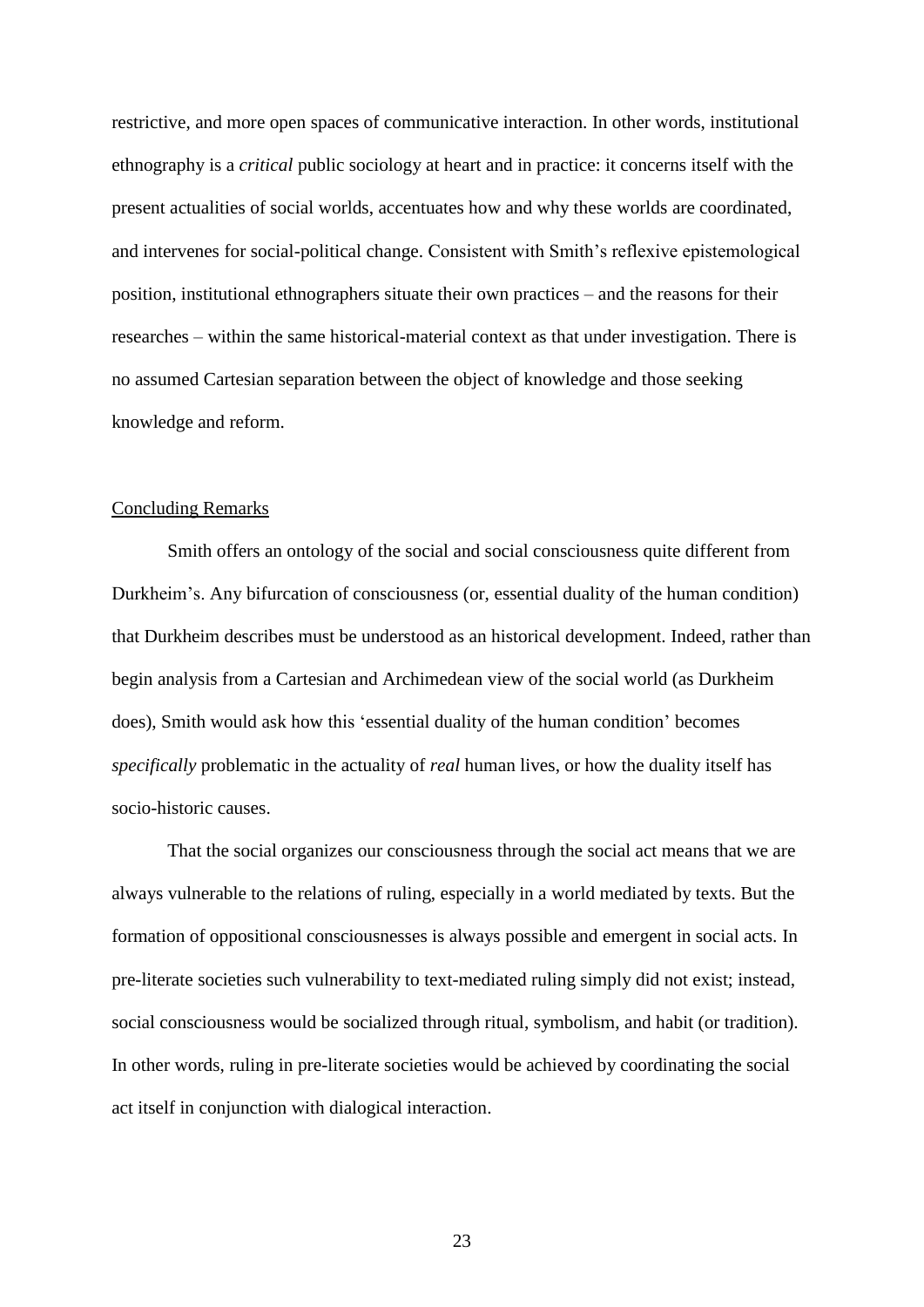Because social reality is constituted in social acts, our perceptions of the world are organized in concert. Our perceptions are themselves social achievements, in so far as we wish to communicate them. Again, however, the ruling relations rule discursively and conceptually, and thus our perceptions of the world, our social interactions, and our life trajectories are always at risk of being organized from afar. For example, in her classic essay, 'K is Mentally Ill', first published 3 decades ago in *Sociology* (1978; 1990a), Smith demonstrates just how perceptions may be coordinated by various genres of 'accounting' for human behaviour. The result, as she so poignantly writes, is the *actual* control of 'K.' It is not an abstract population, group, or subculture that is interesting to Smith, but the actual people, communities, neighbourhoods, and conversations between real people in the context (and coordination) of their lives that are the focus of her researches. Smith's sociology – and institutional ethnography in general – is a sociology for and about people.

Sociology has always had to steer a course between the Scylla of Empiricism and the Charybdis of constructionism. While there have always been some who are happy to be swallowed whole by the monsters of scientism or of relativism, most sociologists have tried to avoid this. By recognising that our perceptions of the world are always coordinated materially with others, and yet are coordinated with reference to an actual world, both physical and social, Smith's sociology provides us with a map to safe passage without succumbing to Durkheim's dualism. While Smith's map may not be the only viable one, it is certainly one of the most interesting and useful for social analysis and critique.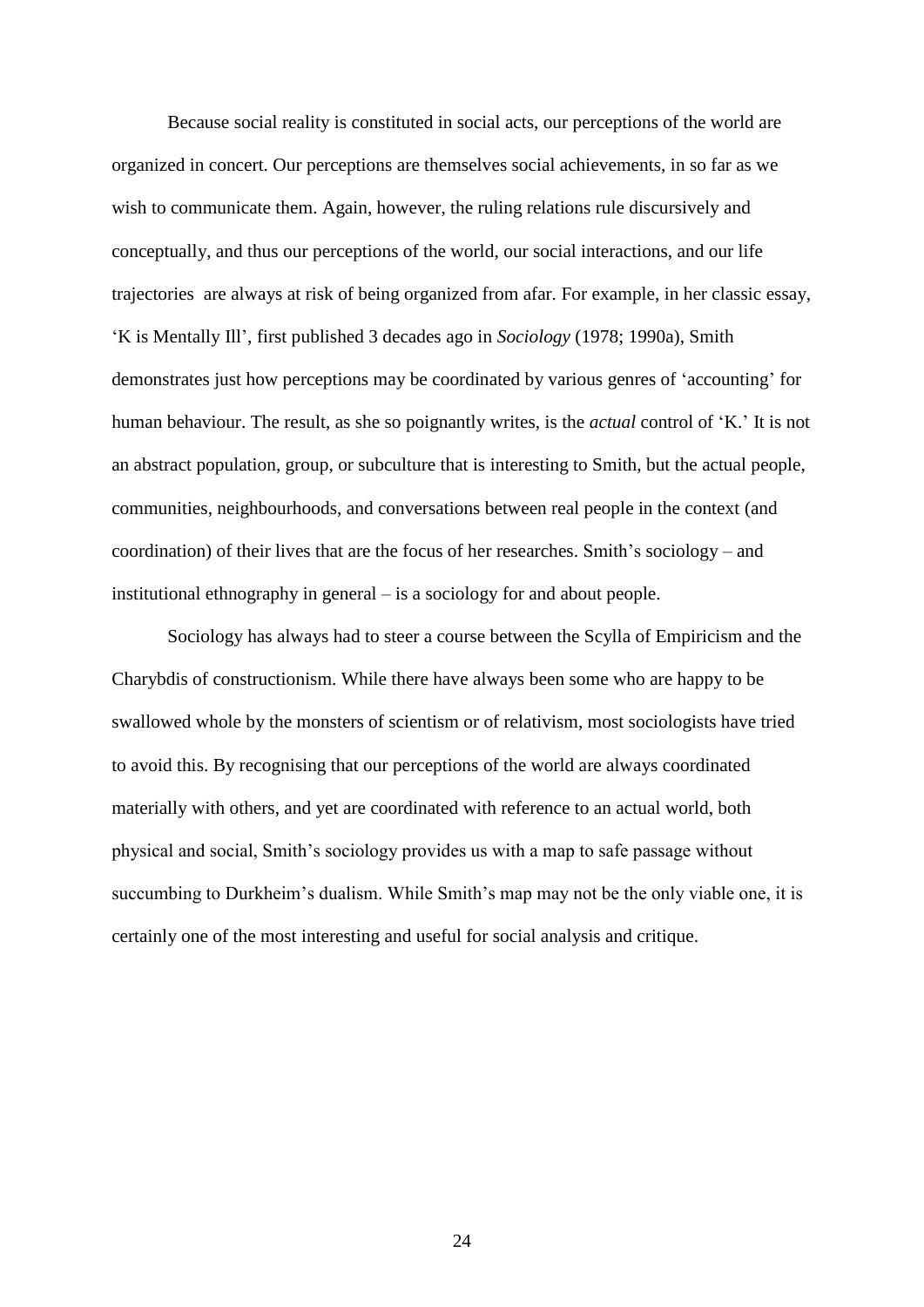References:

Archer, M. (1995) *Realist Social Theory: the Morphogenetic Approach*, Cambridge University Press

Berger, P. and T. Luckmann (1967) *The Social Construction of Reality: A Treatise on the Sociology of Knowledge* New York: Anchor Books

Bernstein, R. J. (1983) *Beyond Objectivism and Relativism: Science, Hermeneutics and Praxis* Philadelphia: University of Pennsylvania Press

Bhaskar, R.A. (1987) *Scientific Realism and Human Emancipation*, London: Verso

Butler, J. and J. Scott (1992) 'Introduction' in Judith Butler and Joan Scott (editors) *Feminists Confront the Political* New York: Routledge pp. xiii-xvii

Clough, P. T. 'On the Brink of Deconstructing Sociology: Critical Reading of Dorothy Smith's Standpoint Epistemology' *The Sociological Quarterly* 34 (1) pp. 169-182

Durkheim, É. ([1895]1964) The Rules of Sociological Method New York: Free Press

Durkheim, É. (2001) The Elementary Forms of the Religious Life. Oxford, Oxford University Press.

Durkheim, É. (2005) 'The Dualism of Human Nature and its Social Conditions.' Durkheimian Studies 11: 35-45.

Elias, N. (2000) *The Civilizing Process* Oxford: Blackwell

Giddens, Anthony (1984) *The Constitution of Society* Berkley: University of California Press

Hill-Collins, P. (1992) 'Transforming the Inner Circle: Dorothy Smith's Challenge to Sociological Theory' *Sociological Theory*, 10, pp. 63-72

James, W. (1983) The Principles of Psychology. Cambridge, Harvard University Press..

Lemert, C. (1992) 'Subjectivity's Limit: The Unsolved Riddle of the Standpoint' *Sociological Theory*, Vol. 10, No., pp. 63-72

Lynd, Robert S. (1939) *Knowledge for What? The Place of Social Science in American Culture*. Princeton, NJ: Princeton University Press.

O'Connor, B. (2004) *Adorno's Negative Dialectic*: Philosophy and the Possibility of Critical Rationality Cambridge: MIT Press

Reed, I. and J. Alexander. (2009) 'Social Science as Reading and Performance: A Cultural-Sociological Understanding of Epistemology.' *European Journal of Social Theory* 12(1): 21- 41.

Rorty, R (1979) *Philosophy and the Mirror of Nature*. Princeton: Princeton University Press.